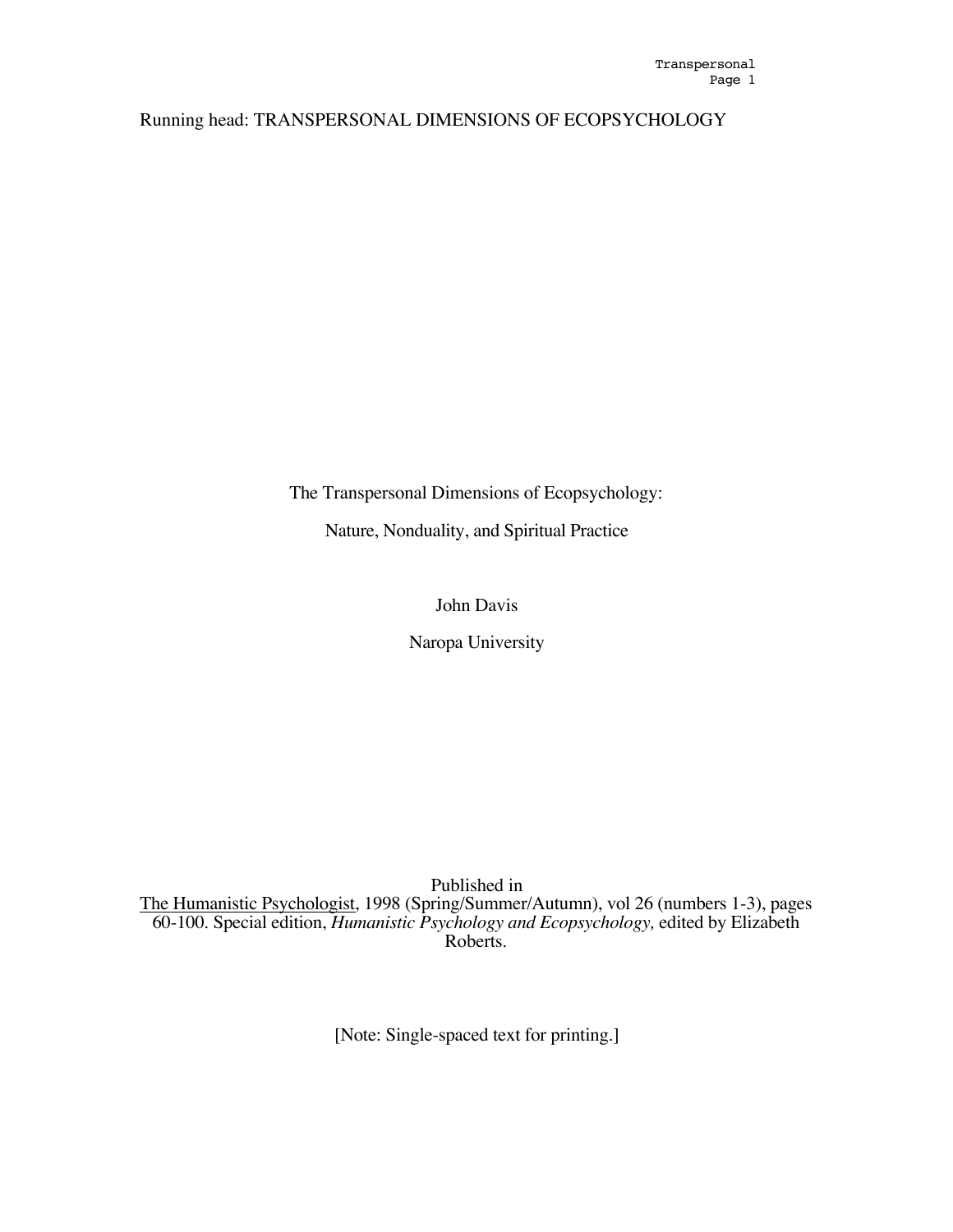#### **Abstract**

The author argues that an integration of ecopsychology and transpersonal psychology is useful for both. Empirical research on nature-based transpersonal experiences is cited, and the contributions of Fox (1990) and Wilber (1995) are discussed. Nondual transpersonal states are found to be at the core of both fields. However, misunderstandings of nonduality have hampered this integration. A description of nondual dimensions of Being is presented, followed by discussion of ways to bring transpersonal practices into ecopsychology.

> The Transpersonal Dimensions of Ecopsychology: Nature, Nonduality, and Spiritual Practice

Many have recognized transpersonal experiences in natural settings and found qualities of peace, joy, love, support, inspiration, and communion with the natural world that are exemplars of the spiritual quest. Similarly, some people in both the psychological and the environmental action communities sense that ecopsychology can be a path to the spiritual as well as a necessary element in sustainable environmental work and effective psychotherapy. Spirituality has been part of the deep ecology and ecopsychology literatures from their beginning, though not without hesitation. For the most part, however, the transpersonal elements of ecopsychology have not been clearly articulated, nor have they led to the realization of ecopsychology as a basis for spiritual practice.

A few years ago, upon accepting a position as chair of the Transpersonal Counseling Psychology Department at the Naropa Institute, I was asked by the Vicepresident for Academic Affairs about my own spiritual path. We discussed my spiritual teacher and his Work school with which I'd been involved for over twenty years (Davis, 1999). Then, I found myself adding my relationship with nature as a second aspect of my spiritual path. This was, for me, explicitly claiming an important part of my transpersonal practice that I had known but never announced publicly. It sat well with me, a kind of coming home, but, as homecomings usually do, it brought a responsibility, in this case, to deepen my dedication to understand and practice a spiritual path which integrates nature.

In this article, I explore the connection between ecopsychology and transpersonal psychology, including some relevant research findings. Since the central issue for this connection is the notion of nonduality, I offer a discussion of nonduality and its relation to ecopsychology. Finally, I touch on the value of a spiritual path in which nature plays a prominent role. I do not intend this to be a thorough review of either transpersonal psychology or ecopsychology, but rather some impressions as part of a continuing dialogue on spirit and nature.

#### Research on Transpersonal Experiences in Nature

A substantial body of psychological research points to the mental health benefits of nature experiences. The research settings include a broad range of encounters with nature including extended wilderness trips, city parks, built environments, and gardens. Most of the research has focused on relaxation, a sense of restoration, and the capacity to focus attention (Kaplan and Kaplan, 1989; Hartig, Mang, and Evans, 1991; Ulrich, et al, 1991;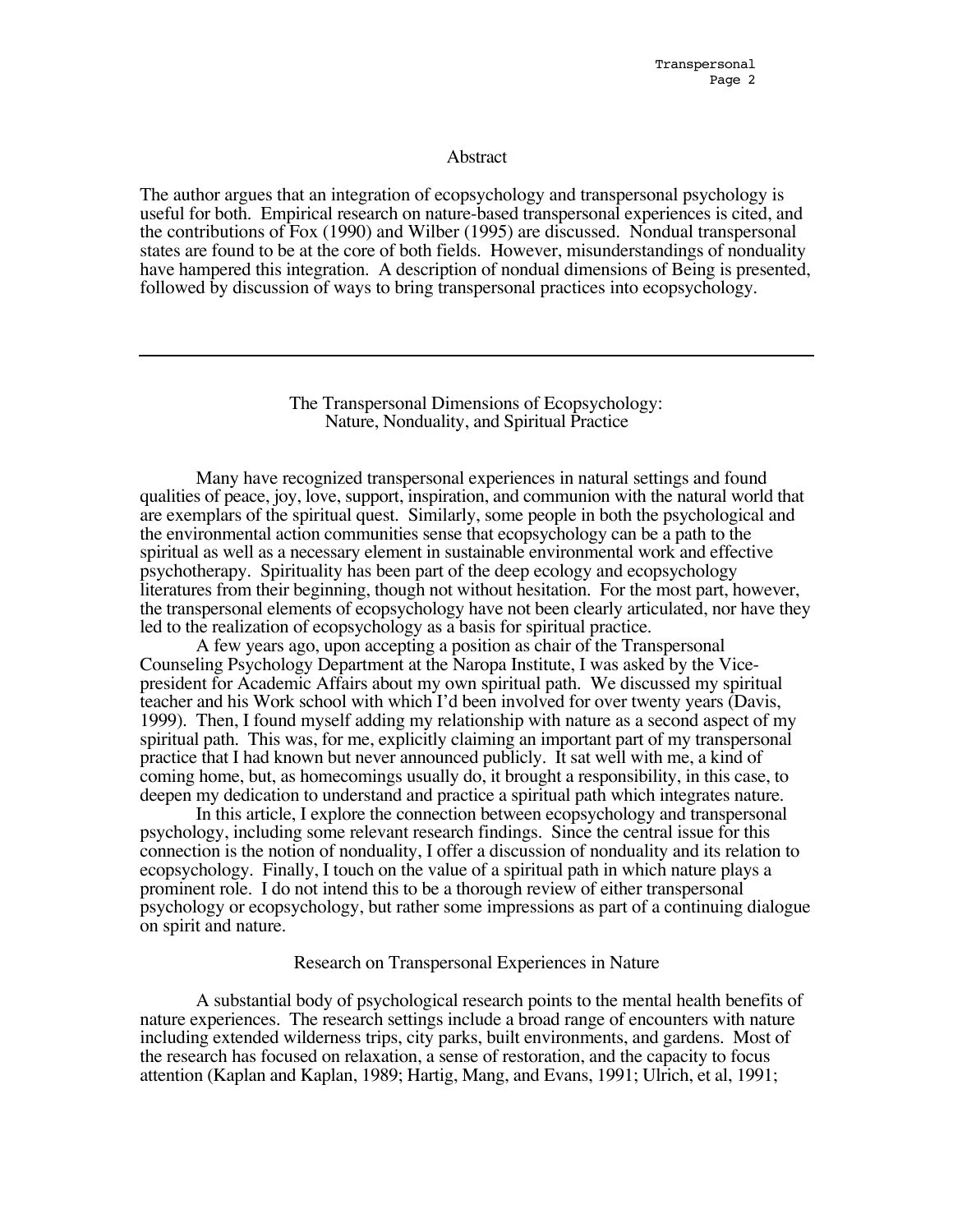Kaplan, 1995). However, an important subset of this research identifies transpersonal aspects of nature experiences.

### Peak and Ecstatic Experiences

Peak experiences are states of optimal mental health, ranging from momentary events without any lasting effect to intense mystical encounters with life-transforming consequences (Maslow, 1962, 1968). They are usually defined by euphoria, noesis, harmony or union with the universe, a profound sense of beauty and love, and ineffability. Maslow (1971) added the concept of plateau experiences that have a stronger quality of peace and serenity, less intensity, and longer duration. Some of the empirical research on peak experiences ties these concepts to nature.

Wuthnow (1978) surveyed a representative sample of the San Francisco Bay area population regarding their peak experiences. He used three definitions of peak experiences: "the feeling that you were in close contact with something holy or sacred," "feeling that you were in harmony with the universe," and "experiencing the beauty of nature in a deeply moving way." Eighty-two percent of the general population reported being deeply moved by the beauty of nature, the most common of his three definitions, and forty-nine percent felt this experience had a lasting influence. Greeley (1974) asked respondents whether they had had what he called an ecstatic experience or an intense spiritual experience, defined as feeling "as though you were very close to a powerful, spiritual force that seemed to lift you out of yourself." Thirty-five percent of a representative sample of the U. S. population responded affirmatively. Keutzer (1978) asked the same question of a large sample of college students, and sixty-five percent responded affirmatively. In these studies, the "beauties of nature such as the sunset" was ranked as the most common trigger by the students and the third most common trigger by the general population. These definitions of peak and spiritual experiences are very broad and include many experiences that, though positive and growthful, are not transpersonal (Thomas and Cooper, 1980). Nevertheless, they point to the importance of nature as an important component of transpersonal experiences.

## Wilderness experiences

Several empirical studies have examined spiritual experiences in the context of wilderness adventure activities. Overall, it seems that both the adventure element and the wilderness setting play a role in evoking transpersonal experiences and that one of the primary reasons people engage in wilderness experiences is to seek transpersonal experiences (Brown, 1989). For instance, Stringer and McAvoy (1992) used naturalistic inquiry to find that spiritual experiences are common in wilderness adventure activities. Beck (1988) studied river rafters and showed that intensive recreational encounters with wild rivers often led to transpersonal experiences "expressed in terms of humility and spirituality....[and] a sense of oneness" (p. 133-135; emphases in original).

 Kaplan and Talbot (1983) and Talbot and Kaplan (1986) report extensive research on wilderness experiences. Their Outdoor Challenge Program took inner city children, teachers, and others on week-long wilderness trips without an explicit psychological orientation. Analyzing the contents of participants' journals, they found transpersonal qualities to be the strongest theme.

For many participants [during the backpacking trips] there is eventually a surprising sense of revelation, as both the environment and the self are newly perceived and seem newly wondrous. The wilderness inspires feelings of awe and wonder, and one's intimate contact with this environment leads to thoughts about spiritual meanings and eternal processes. Individuals feel better acquainted with their own thoughts and feelings, and they feel "different" in some way—calmer, at peace with themselves, "more beautiful on the inside and unstifled." (Kaplan and Talbot, 1983, p. 178)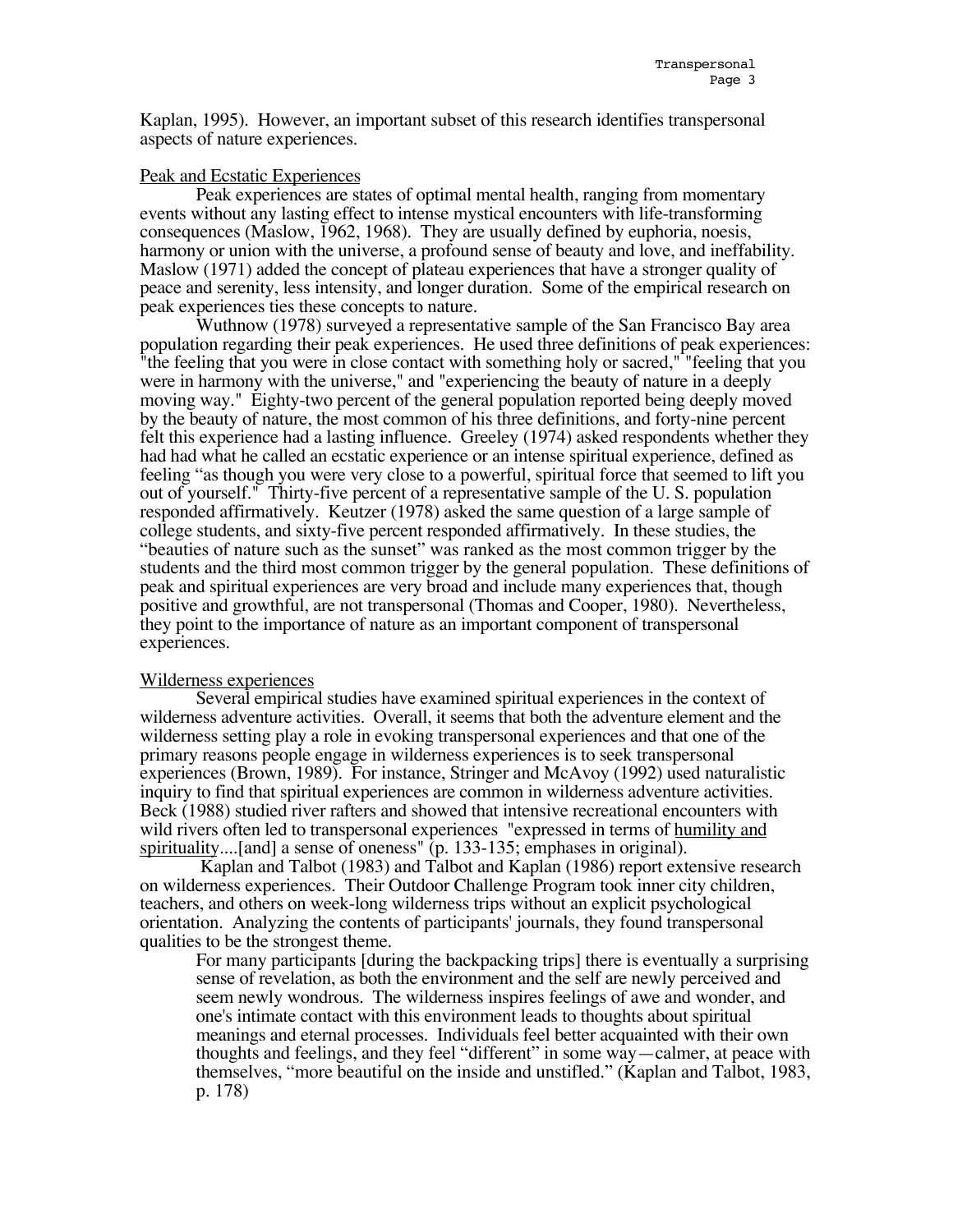[After the trips] there is a growing sense of wonder and a complex awareness of spiritual meanings as individuals feel at one with nature, yet they are aware of the transience of individual concerns when seen against the background of enduring natural rhythms. (Kaplan and Talbot, 1983, p. 179-180)

## Flow and Compatibility

The phenomenon of "flow" or "optimal experience" (Csikzentmihalyi, 1990) has been the basis for several research studies on nature experiences as well as an extensive literature on other positive experiences. The flow experience involves total involvement in an activity, centered attention, richer perception, intrinsic motivation, enjoyment, presentcenteredness, and self-transcendence (Mannell, 1996). A number of nature-based activities, such as rock climbing and mountaineering have been shown to elicit flow experiences (e.g., Mitchell, 1983).

Kaplan and Kaplan (1989) contrast the concept of flow with the concept of compatibility, i.e., a fit between one's needs and capacities and what the environment offers. This concept arose from their research on wilderness experiences in which participants reported a sense of oneness with nature. They argue that compatibility is one likely result of encounters with nature, including nearby nature, and that oneness (or nonduality) is the extreme of compatibility. Compared to the experience of flow, compatibility is less intense with more a sense of good fit and resonance, resembling plateau experiences more than peak experiences. Kaplan and Kaplan (1989) quote a description of enlightenment as an example of compatibility: "When an eager pupil asked the Zen master what enlightenment was like, he answered: 'Coming home and resting comfortably'" (p. 200). While peak, plateau, ecstatic, flow, and compatibility experiences have different phenomenologies, at their extreme, they are transpersonal. However their transpersonal characteristics have not been fully articulated or tied to other concepts in transpersonal psychology.

## Research Methods

It is possible and important to scientifically study many aspects of ecopsychology, including the transpersonal characteristics and consequences of nature experiences and the implications of transpersonal practices for environmental attitudes and behaviors. Bragg (1997) echoes this perspective, tying together ecopsychology, environmental psychology, and implicitly, transpersonal psychology.

I believe, however, that empirical research has the ability to bridge the unnecessary gaps between these ecologically-oriented psychologies [ecopsychology and environmental psychology]. By grounding both fields in the experiences and language of "ordinary" people, subjects such as "sacred places" or "spiritual connection with the Earth" become academically appropriate while retaining their radical nature. (paragraph 4)

Such a research project will require the integration of research methods drawn from across the behavioral and human sciences. Deep immersion of ourselves as researchers and participants into the experience of nature encounters and transpersonal experiences, along with surveys and experiments, will be required in this project (Davis, 1996; Driver and Ajzen, 1996). In the deeper realms of transpersonal experiences discussed here, qualitative methods will be most useful. Transpersonal psychology has contributions to make in regard to appropriate research methods (Taylor, 1992).

## Ecopsychology and Transpersonal Psychology

### Transpersonal Psychology

Transpersonal psychology stands at the interface of psychology and the spiritual disciplines. It builds on other psychological perspectives which it generally sees as useful but incomplete and limited. Thus, it is inclusive of other psychological approaches, culturally diverse wisdom about psychopathology and mental health, and various states of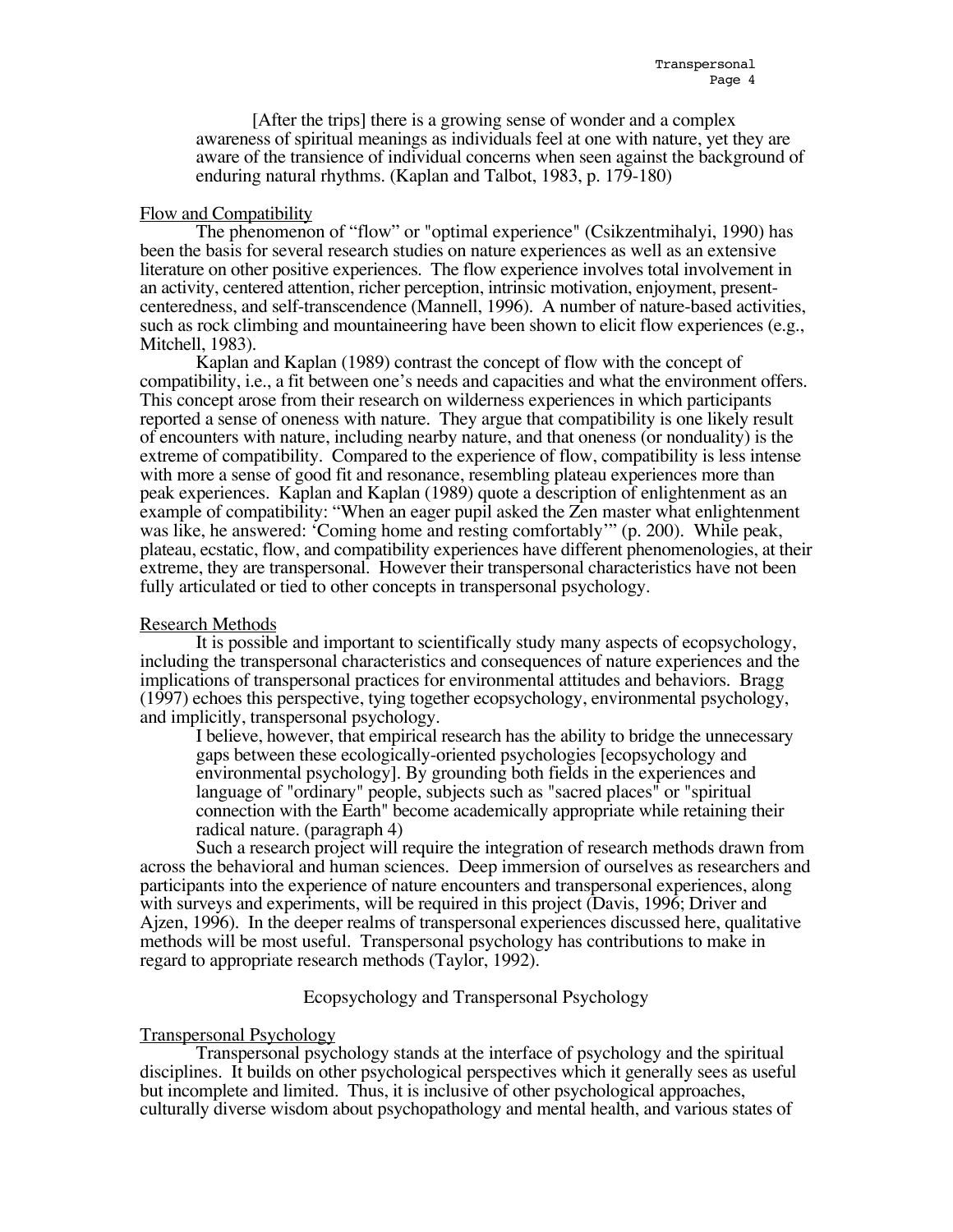consciousness. Transpersonal psychology is not a set of beliefs, a dogma, or a religion, but an attempt to bring a full range of human experience into the discourse of psychology. Transpersonal psychology focuses on self-transcendence and mystical states of consciousness as they are understood within a psychological framework (Davis, 1999).

In transpersonal psychology, as well as many other psychological approaches, the sense of separate self is seen as a product of one's personal history and is characterized by a sense of autonomy and separation from its surroundings. The transpersonal approach differs from other approaches, however, by describing states in which the self transcends such a narrow identification. Self-transcendence refers to states of consciousness in which the sense of self is expanded beyond the ordinary boundaries, identifications, and selfimages of the individual personality and reflects a fundamental connection, harmony, or unity with others and the world (Walsh and Vaughan, 1993). Bynum (1992), consistent with many others describing transpersonal psychology, places "unitive conscious experiences" at the center of the field (p. 301). Based on a longer list of 202 definitions, Lajoie and Shapiro (1992) offer this definition:

Transpersonal psychology is concerned with the study of humanity's highest potential, and with the recognition, understanding, and realization of unitive, spiritual, and transcendent states of consciousness.  $(p. 91)$ 

#### Ecopsychology

Ecopsychology argues that the deep and enduring questions—who we are, how we grow, why we suffer, how we heal—are inseparable from our relationships with the physical world, and similarly, that the over-riding environmental questions—the sources of, consequences of, and solutions to environmental destruction—are deeply rooted in the psyche, our images of self and nature, and our behaviors. Among its potential contributions are bringing more sophisticated psychological principles and practices to environmental education and action; bringing the contributions of ecological thinking, the values of the natural world, and responses to environmental destruction to psychotherapy and personal growth; and fostering lifestyles that are both ecologically and psychologically healthy (Roszak, 1992; Roszak, Gomes, and Kanner, 1995; Winter, 1996).

Ecopsychologists view the relationship between humans and nature as much more expanded than normally held by either ecologists or psychologists. There is a deeply bonded and reciprocal communion between humans and nature. The denial of this bond is a source of suffering both for the physical environment and for the human psyche, and the realization of the connection between humans and nature is healing for both. This reconnection includes the healing potential of contact with nature, work on grief and despair about environmental destruction, ecotherapy, psychoemotional bonding with nature as a source of environmental action, and the cultivation of sustainable lifestyles. A number of methods have been used by ecopsychologists to awaken and develop this connection, including sensory-based educational and counseling techniques (Cohen, 1993), wilderness passage rites (Foster and Little, 1988, 1989) and other wilderness-based work (Greenway, 1995; Harper, 1995), shamanic work (Gray, 1995), and psychotherapeutic practices (Cahalan, 1995; Swanson, 1995).

#### Integration of Ecopsychology and Transpersonal Psychology

References to spirituality, sacredness, and the transpersonal can be found in much of ecopsychology. Roszak's list of ecopsychological principles in The Voice of the Earth includes positive references to "nature mysticism," "Feminist Spirituality," and the deliberate "theological connotation" of "the synergistic interplay between planetary and personal wellbeing" (Roszak, 1992, p. 321). Reser (1995) surveyed ecopsychology and found cause for concern with the "quasi-religious—and often explicitly religious—character of the discourse" (p. 241). "The rhetoric is of spiritual connecting and transformation, there is a clear quest for the sacred and use of ritual, frequent reference to earth magic and animism/transcendentalism, etc." (p. 242). He makes a distinction similar to that made by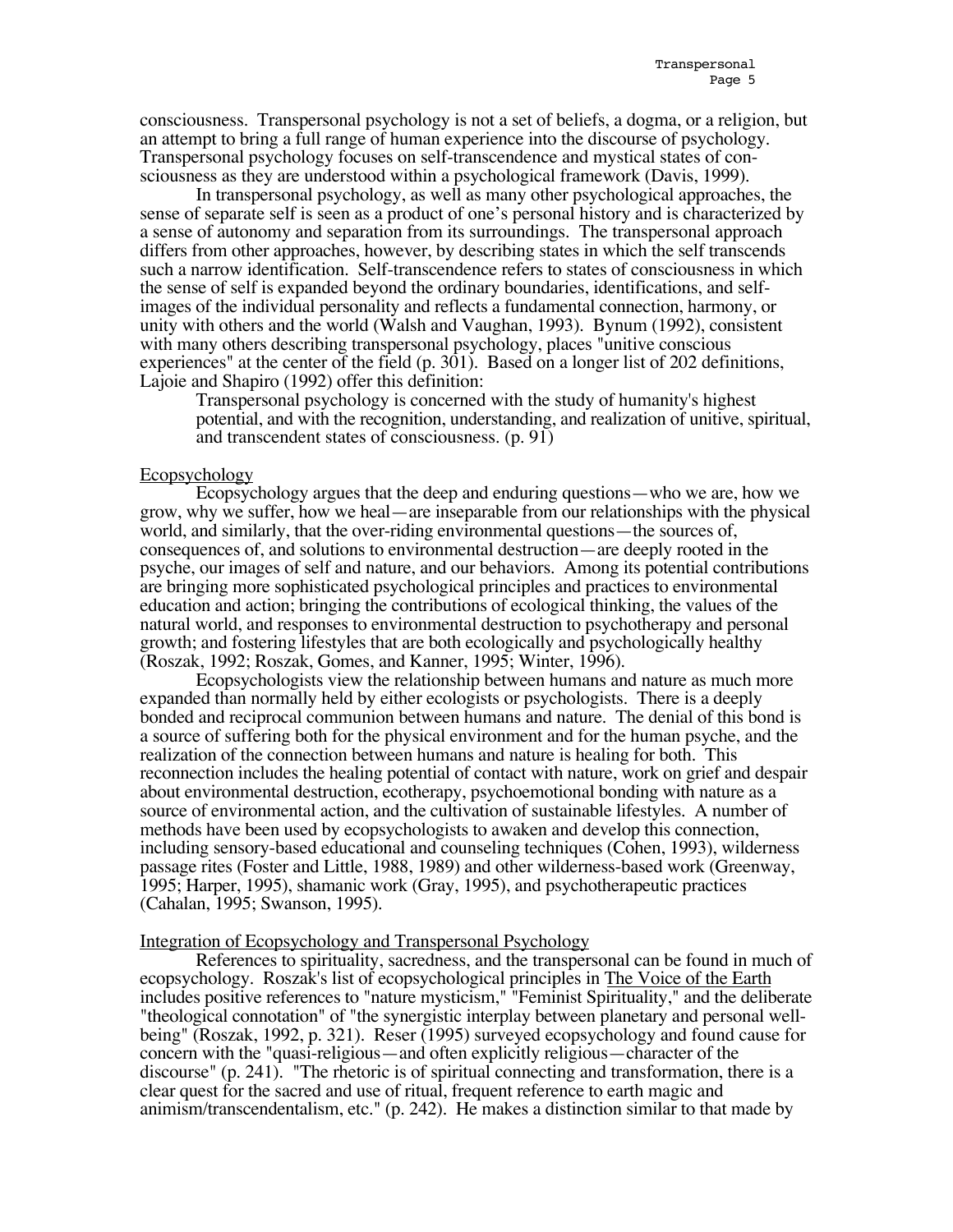transpersonal psychologists between religion as ideology and socio-political institution (which William James called "second-hand religion"), on the one hand, and direct spiritual experience and the "genuine contemplation of nature" (p. 242), on the other (James's "first-hand religion"). While he is skeptical about the value of introducing transpersonalism into ecopsychology, Reser does reflect the sense that these two fields are closely connected.

A few writers have explicitly combined these two fields. Warwick Fox's Transpersonal Ecology (1990) bears on the intersection of transpersonal psychology and ecopsychology. Although his book predates Roszak's (1992) major presentation of ecopsychology, Fox mentions Roszak's earlier work at several points. Importantly for this discussion, Fox includes Roszak in a list of writers who "see the cultivation of ecological consciousness in 'spiritual' or 'quasi-religious' terms" (Fox, 1990, p. 52). I have drawn on Fox's work in this article. Deborah Winter's textbook, Ecological Psychology (1996), includes a major section on transpersonal psychology with a discussion of deep ecology, Fox's transpersonal ecology, and Roszak's ecopsychology. She concludes that "with so much common conceptual ground, it is not surprising that theories are beginning to synthesize transpersonal psychology and deep ecology" (Winter, 1996, p. 249). She cites Roszak's ecopsychology and Fox's transpersonal ecology as examples of this synthesis.

### Ken Wilber and Ecopsychology

Owing to Ken Wilber's central role in transpersonal psychology and the intensity with which he has expressed his views on current ecological thinking, I will give a slightly longer discussion of his work here. His views on transpersonal psychology, deep ecology, ecofeminism, and ecopsychology have been at the center of a vigorous debate. His most extensive treatment of these topics is in his book <u>Sex, Ecology, and Spirituality</u> (1995). While Wilber discusses ecopsychology only briefly there, most of what he says about ecophilosophy applies as well to ecopsychology.

Wilber is in agreement with ecopsychology in several ways. Sex, Ecology, and Spirituality opens with a recognition of the dire state of the environment (1995, p. 4). He identifies wilder places as "inviting places" to "relax egoic grasping" and seek optimal psychological health and transformation (1996, p. 291), and he cites deep experiences of nature as paradigm cases of the mystical experience and extraordinarily healthy human development (1996, p. 202). Furthermore, Wilber holds ecofeminism, deep ecology, and presumably, ecopsychology as fundamentally correct, important, and useful. Writing about the deep ecologists' views of a transpersonal self, he calls himself

a big fan of their work. They have an important message for the modern world: to find that deep Self that embraces all of nature, and thus to treat nature with the same reverence you would extend to your own being. (Wilber, 1996, p. 204)

However, he argues that such views make one very big and dangerous mistake and are "basically half right and half wrong (or seriously incomplete)" (p.  $\overline{6}$ ). Wilber criticizes ecopsychology for unwittingly contributing to the Earth's devastation. As he sees it, one of the key problems in these views is that they set up a divisive split between culture and nature, or as he calls them, ego and eco. He argues that the eco views mistakenly equate nature with spirit, that consciousness is seen as a mere expression of nature, and that ego, culture, and rationality are posited as the antithesis of nature and spirit and the cause of environmental problems.

It is important to understand Wilber's distinction between nature and Nature. The former refers to the physical world as it is relatively untouched by human interference, while the latter refers to the entirety of existence, including its physical, psychological, cultural, and spiritual dimensions and its ultimate Ground of Being. Many ecophilosophers, deep ecologists, and ecopsychologists have failed to make this distinction. Focusing attention on a limited part (e.g., worshipping physical nature) separates us from the Whole (Nature), and it is precisely this separation which leads to trouble. Thus, Wilber comes to the conclusion that "nature worshipers are the destroyers of Nature" (1995, p, 288). By identifying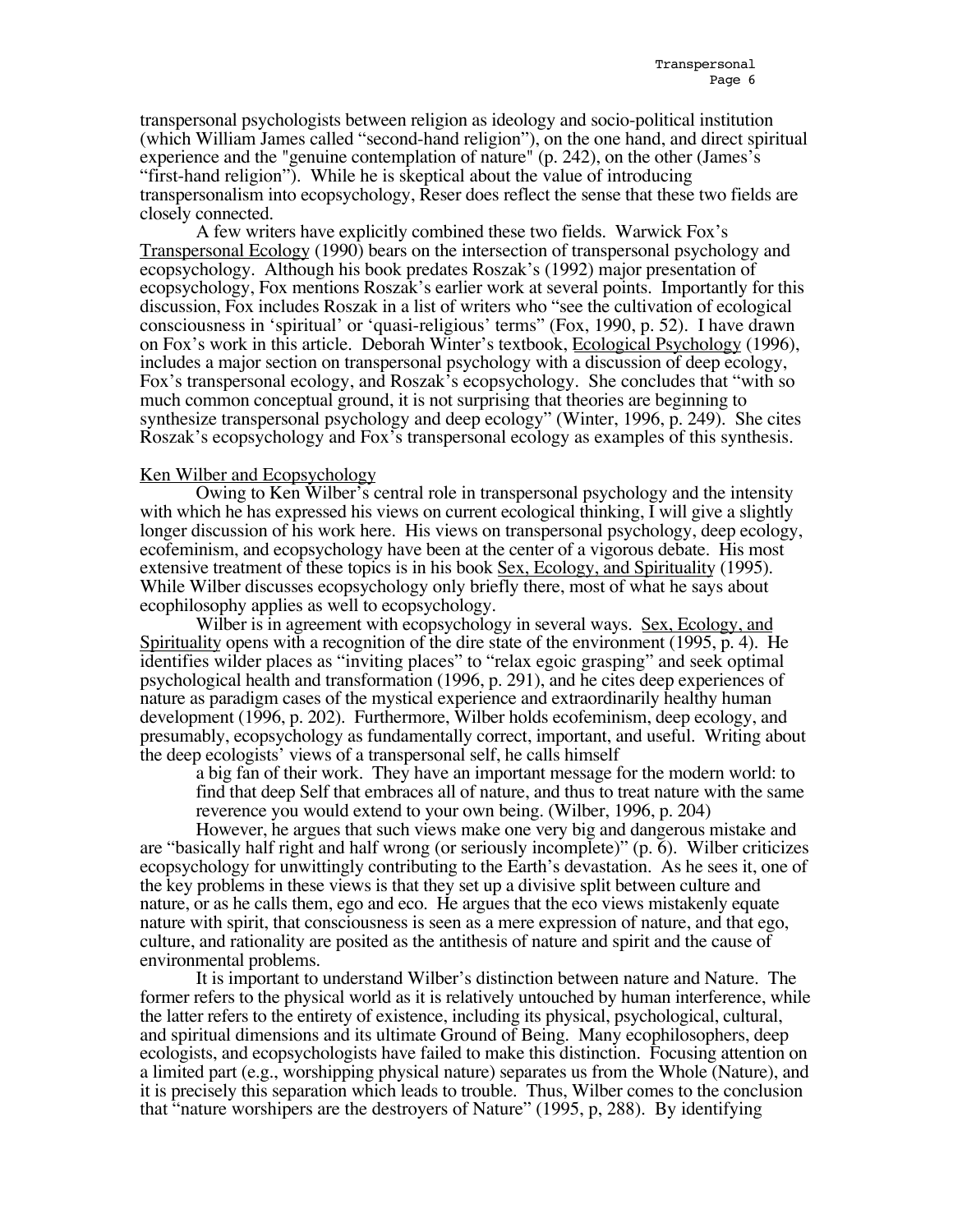ultimate value, God, and spirit with the physical world of nature, the eco views deny a higher, transpersonal transcendence.

As long as I interpret nature as the source of the Divine, then to just that extent I am locked out of any deeper or truer spiritual illuminations and intuitions: in glorifying merely the golden eggs, I am ignoring to death the goose that laid them. ... I cannot integrate nature and culture in Spirit (or true Nature), I can only recommend back to nature. I must recommend, that is, regression. ... And thus the horrible realization dawns: back to nature is away from Nature." (Wilber, 1995, p. 471; emphases in original)

This leads to the twin errors of calling for a return to a past union of human and nature and blaming culture (and the development of agriculture and/or rationality) for ecological catastrophe. The root of these errors is the failure to see the transpersonal realms as the common source of both human and nature. The problem is not a broader conception of self which includes nature and Gaia. The problem is stopping with this broader self, holding it as the pinnacle of human potential, reifying and idealizing nature, and denying the possibility of a higher integration. "Although there is much to recommend in Fox's approach, ...it is crippled by a recognition of only the narrower/broader dimension, and not also the deeper/higher dimension" (Wilber, 1995, p. 613). Wilber's critique of ecopsychology is not that it is wrong, only that it is not yet complete.

It is difficult to say whether Wilber has characterized ecopsychology correctly. To be sure, most of his attention has been given to its "half-wrong" aspects, and I think Wilber has been overly harsh in his criticisms of ecopsychology. At the same time, Fox (1990) and other deep ecologists and ecopsychologists have missed his point and labeled him anthropocentric. Furthermore, Wilber could recognize more clearly that "back to nature" is closer to Nature. Since nature is a manifestation of Nature, it is an important gateway for many people. Nevertheless, I would argue that his underlying concerns are important for ecopsychology. The key for ecopsychology is to grasp the nonduality of psyche and nature, and this cannot come from idealizing, sentimentalizing, or romanticizing nature. This cannot come from attempting to return to a past we never knew. His aim is a view that is neither anthropocentric nor ecocentric, but centered in spirit or the cosmos. This must come from discovering and developing awareness of the source of both psyche and nature.

### Views of human-nature relationships

For the most part, ecopsychology presents two metaphors for the relationship between humans and nature: (a) nature as home and its residents as family (siblings, Mother Earth) and (b) nature as self, in which self-identifications are broadened to include the non-human world and Gaia. These views stand in contrast to views that nature is dangerous and needs to be controlled and dominated or that nature is (merely) a useful resource which needs to be protected, conserved, and stewarded for ourselves and future generations. Ecopsychologists, along with a number of ecophilosophers, suggest that these latter two views are at the source of environmental devastation and that the two views put forward by ecopsychologists are necessary for the future of human life. (Fox (1990) provides a useful outline of various positions on human-nature relationships.)

Both a broader/horizontal view (such as Fox's and Roszak's) and a deeper/higher view (such as Wilber's) are based on a sense of self that goes beyond the ordinary ego-self. However, a broader-self view still places the self at the center of perception and action, contributing in an unintended way to its self-importance. The self is reified, creating a view that, while expanded, is still egocentric. This returns us to a subtle kind of utilitarianism vis a vis nature. We begin to use nature as teacher, healer, sanctuary, temple, or parent. Nature is these things; that is not the problem. The problem with this view is that these are not all nature is.

Conceiving of nature as a broader, more-inclusive self may be a necessary step in developing our views of the human-nature relationship. However, this broader self is not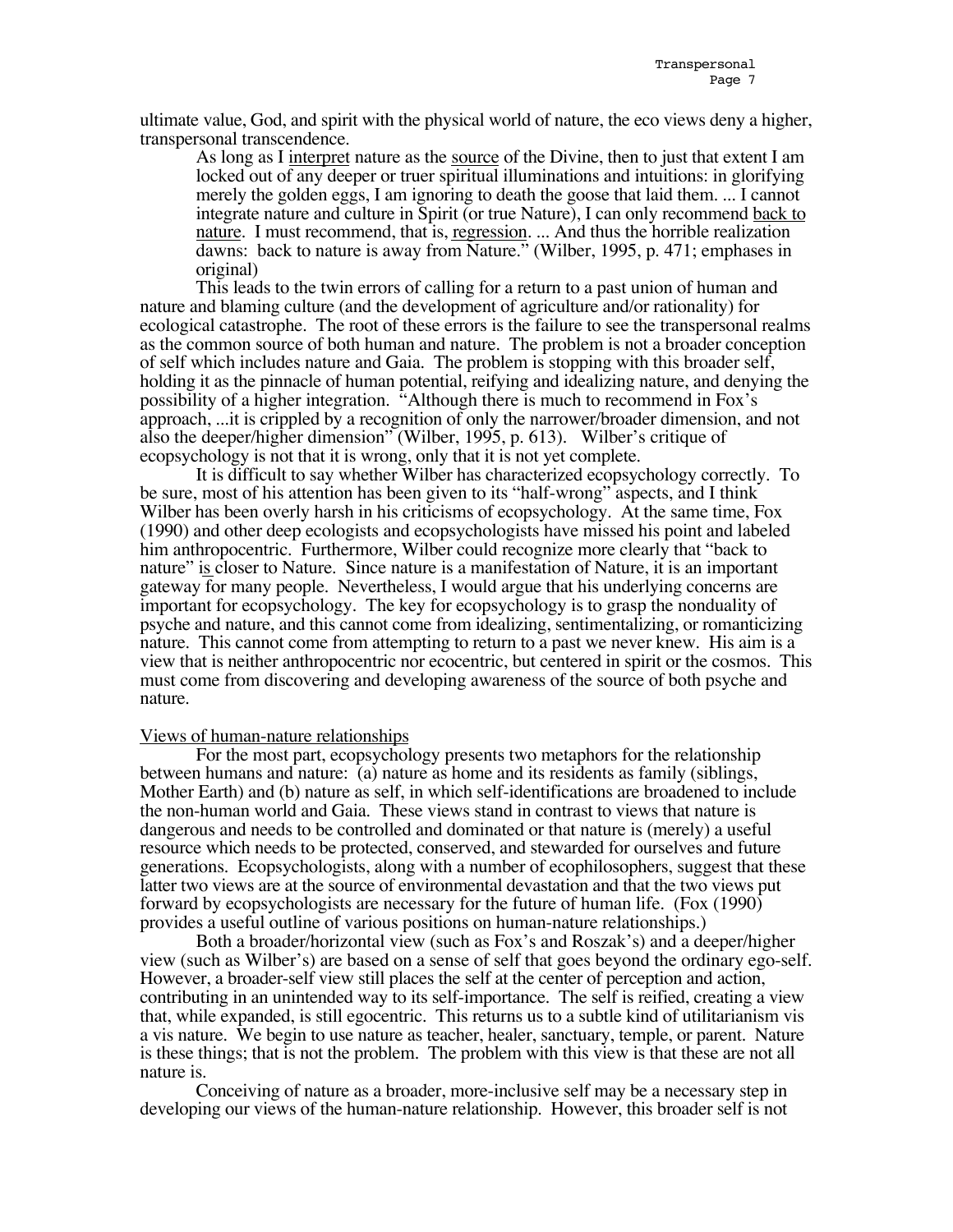the final understanding. What is needed is an articulation of a transpersonal view that goes beyond the nature-as-self view without invalidating it. Such a transpersonal view recognizes that both human and nature are expressions of the same ground. An understanding of unitive, nondual states, and practices for developing this understanding, are the foundations for an effective integration of transpersonal psychology and ecopsychology.

### Nonduality

Ecopsychology is based on the recognition of a fundamental nonduality between humans and nature and on the insight that the failure to experience and act from this nonduality creates suffering for both humans and the environment. The title of Winter's (1996) book, Ecological psychology: Healing the split between planet and self, expresses this view. Nonduality is equally at the foundation of transpersonal psychology. Winter summarizes a discussion of these fields this way:

The basic principle to be drawn from both gestalt and transpersonal psychology (and their recent forms of ecopsychology and transpersonal ecology) is that our ordinary experience of ourselves as separate autonomous beings is incomplete and inaccurate. [Recognizing this] will require...a shift in consciousness (the transpersonal emphasis) from the smaller, autonomous, ego-oriented self to the wider and deeper ecological self. Transpersonal psychologists, eco-psychologists, and transpersonal ecologists argue that such a shift is more than a cognitive

event—it is also a directly perceptual and/or spiritual event. (p. 264, my emphases) This shift in consciousness entails "an expanded, more gracious, more spacious sense of self" (p. 264).

Demonstrating this close connection between nature, nonduality, and transpersonal states, Wilber (1996) illustrates the first of the transpersonal stages of development with a nature experience. This, and all of his transpersonal stages, is defined by "an awareness that is no longer confined exclusively to the individual ego" (p. 202), or what I will call nonduality.

At the [first transpersonal] level, a person might temporarily dissolve the separateself sense (the ego or centaur) and find an identity with the entire gross or sensorimotor world—so-called nature mysticism. You're on a nice nature walk, relaxed and expansive in your awareness, and you look at a beautiful mountain, and wham!—suddenly there is no looker, just the mountain—and you are the mountain. You are not in here looking at the mountain out there. There is just the mountain, and it seems to see itself, or you seem to be seeing it from within. The mountain is closer to you than your own skin....

By any other terms, there is no separation between subject and object, between you and the entire natural world "out there." Inside and outside—they don't have any meaning anymore. You can still tell perfectly well where you body stops and the environment begins—this is not psychotic adualism....You are a "nature mystic." (Wilber, 1996, p. 202, emphasis in original)

Greenway (1995) is another ecopsychologist who points to dualism as a central problem and "perhaps the source of our pervasive sense of being disconnected" (p. 131). He suggests that such dualism also at the root of our culture's domination, exploitation, and destruction of our habitat, "the very basis of our survival as a species" (p. 131). Thus, Greenway identifies dualism as leading to tremendous problems psychologically and environmentally. He also suggests that an important step in redressing these problems is a better language for ecopsychology and alternatives to dualism.

### Understanding Nonduality

As Greenway suggests, to the extent that nonduality is inadequately described or misunderstood, the transpersonal dimensions of ecopsychology will be limited, and I believe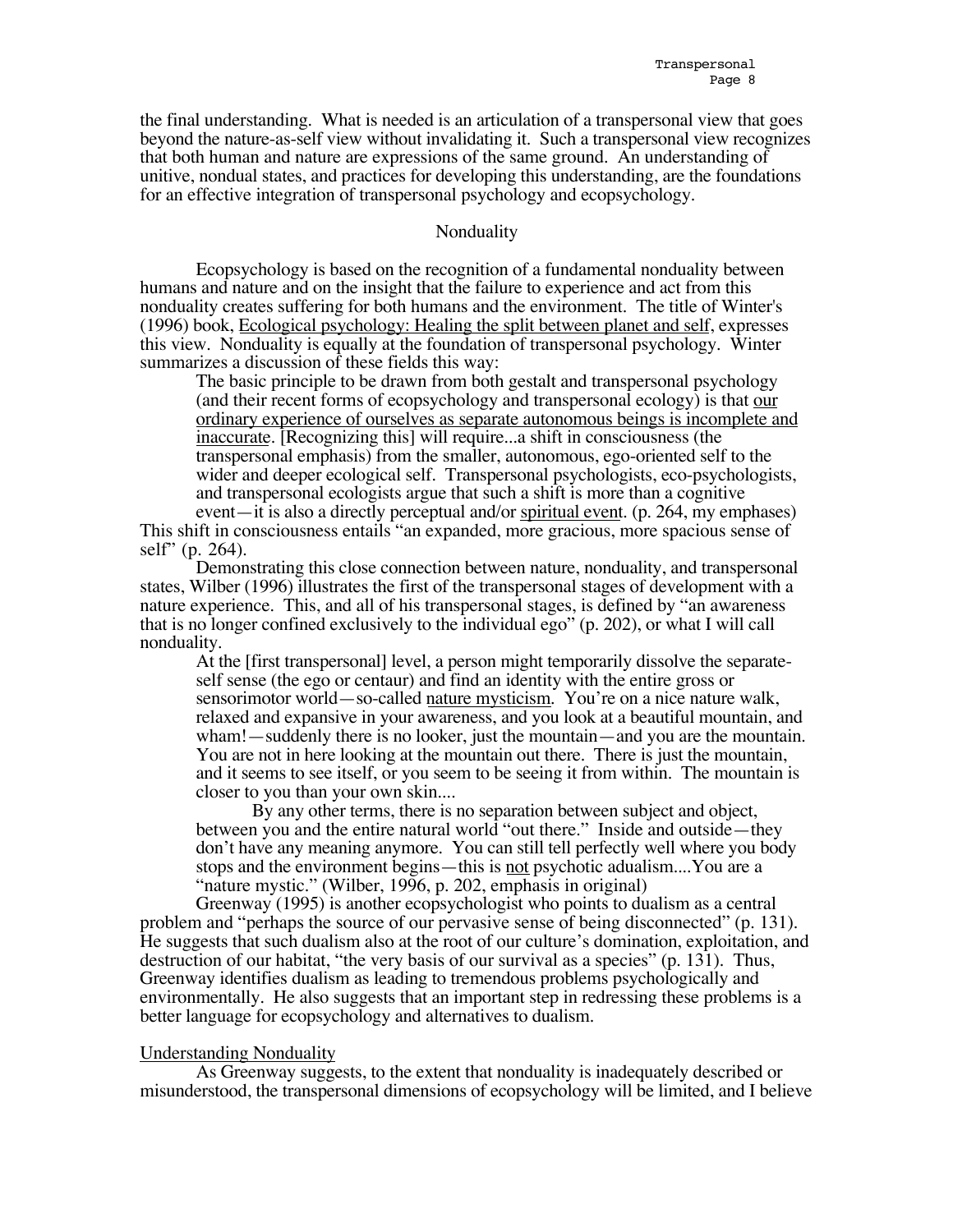this will restrain the development and contributions of ecopsychology. Therefore, this section attempts to articulate nonduality, especially as it relates to ecopsychology.

Nonduality refers to the locus, structure, and nature of self-identity and not to undifferentiated awareness. Nonduality encompasses those states of being and consciousness in which the sense of separate individuality and autonomy has been metabolized or dissolved into the flow of experience. Self-identity becomes integrated into a qualitatively higher (or deeper) perspective in which personal identity and the world are not separate. The world does not melt into non-differentiation, perception continues, and actions flow. Neither is the self experienced as separate and autonomous. Instead, an expanded, more open, and more inclusive view of the world becomes foreground.

In nondual states, there is still awareness, perception, and feeling. Indeed, as Zimmerman writes, "In the moment of releasement, enlightenment, or authenticity, things do not dissolve into an undifferentiated mass. Instead, they stand out or reveal themselves in their own unique mode of Being" (quoted in Fox, 1990, p. 239), and Fox (1990) writes, "The realization that we and all other entities are aspects of a single unfolding reality—that 'life is fundamentally one'—does not mean that all multiplicity and diversity is reduced to homogeneous mush" (p. 232). Indeed, all spiritual traditions which have described nonduality have pointed out that the world becomes more authentic, beautiful, alive, and whole. When the separate identity, with its filters based on personal needs, history, cognitive schemata, and the like, is not reified or identified with, the world appears to us as more vivid and vital. Put another way, differentiation and discrimination of the patterns, flow, and qualities of the world are not the same as duality.

A central difficulty in understanding the role of nonduality in ecopsychology is the misconception that nonduality is non-differentiated (the descriptions by Fox and Zimmerman notwithstanding). In this view, the nondual state is a merged union without any differences or discriminations. Since perception requires difference and change, perception becomes problematic, if not impossible. This misconception also threatens our love for the world and its beauty and grace. In this (misconceived) view of a merged and undifferentiated unity, there is no possibility of recognizing beauty, joy, or pleasure. Without perception and differentiation, no action would be possible since action requires movement toward one direction and away from another. Choice is impossible without alternatives. This view of nonduality leaves us and the world in an impossible place and triggers an understandable reluctance to embrace nonduality.

This misunderstanding may be at the root of various cautions by deep ecologists and ecopsychologists against a mystical or nondual approach. Naess (1989) speaks of two ways to go wrong: "Here is a difficult ridge to walk: to the left we have the ocean of organic and mystic views, to the right the abyss of atomic individualism" (p. 165). Yet, these are not opposite sides of the same ridge. I suggest that "the ocean of organic and mystic views" is precisely the way out of "the abyss of atomic individualism." Finding ourselves to be this ocean, nothing more than the separate self is lost.

The issue of nonduality is somewhat complicated by the fact that there are several qualitatively different nondual states and that in one of these nondual states perception does disappear into a complete and absolute cessation. Sometime this is referred to as the only "truly" nondual state. However, this is not the only state in which the self is nondual with the world. The broader definition I am using here is more consistent with reports of nonduality in relation to nature.

We should remind ourselves that logic, reason, emotion, and isolated experiences can provide only the beginning of an understanding of nonduality. Conventional psychological approaches have not acknowledged these states. However, various spiritual teachings have described this terrain and developed specific methods for experiencing, understanding, and integrating nonduality.

### Dimensions of Nonduality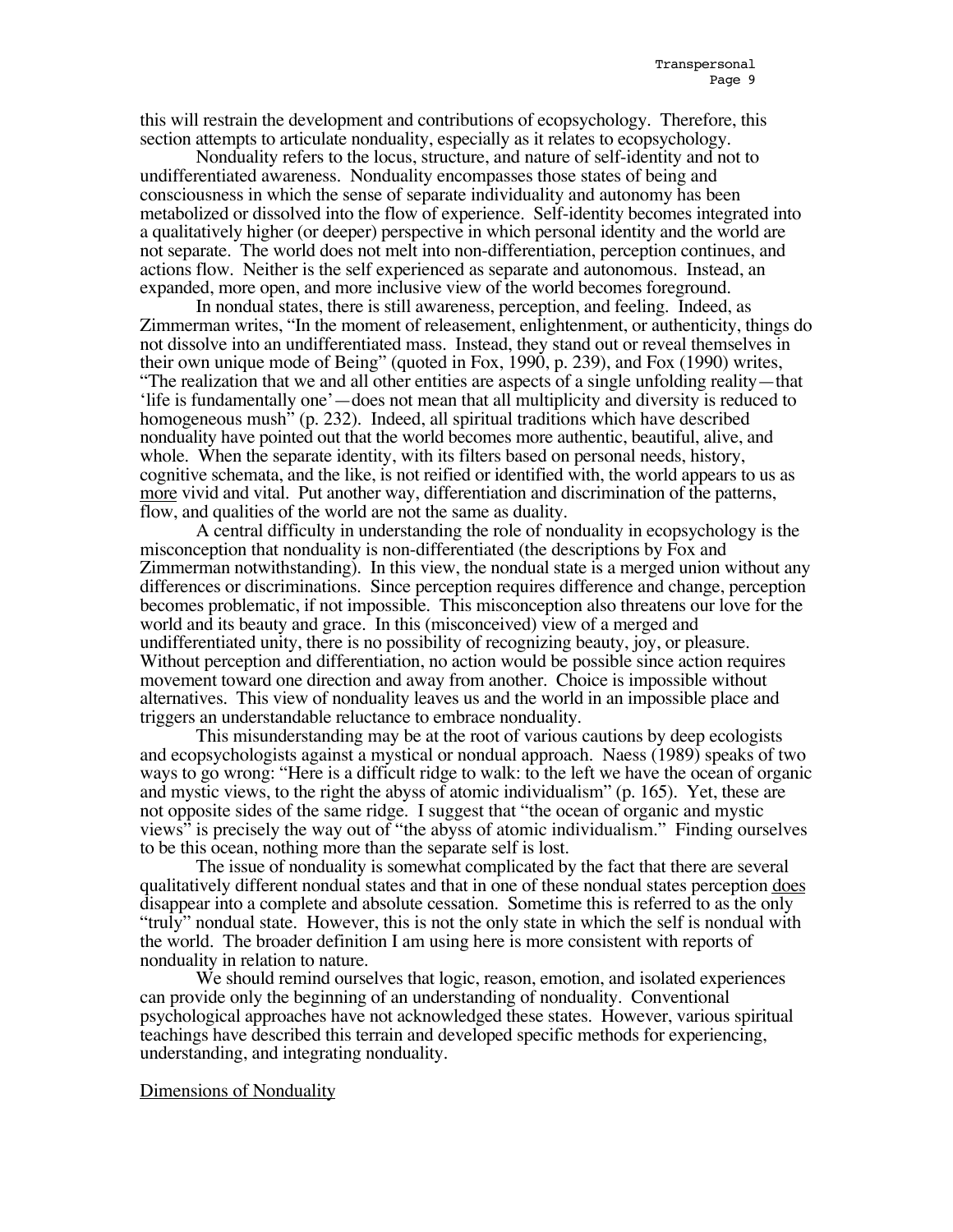One such system has been developed recently by A. H. Almaas (e.g., Almaas, 1986, 1988, 1996, 1999; Davis, 1999). Almaas has articulated what he calls the Diamond Approach throughout the spectrum of transpersonal states. While this is a rich and detailed approach to personality, essence, and self-realization, his descriptions of nondual states (which he also calls boundless or formless) states is particularly relevant here. Almaas describes five boundless or nondual dimensions, each with clear and distinguishable characteristics, and he relates each dimension to descriptions of these states from traditional spiritual systems, including Sufism, Buddhism, Christianity, and Kabbalah (1986, p. 419- 484; 1996, p. 397-441). Each dimension has a sense of freedom, clarity, and reality that goes beyond ordinary experience. Each one also has a set of psychological issues, resistances, and attachments which usually arise with the experience of it. The precise understanding of the psychological issues and obstacles that attend each of these advanced stages of spiritual work is one of Almaas's contributions. He has further described the integration of these nondual dimensions into the personal life and functioning of individuals (Almaas, 1988) and the relation of these dimensions to narcissism and identity (Almaas, 1996). I will give brief descriptions of each to help clarify this discussion of nonduality.

In one of these dimensions the world is experienced as a flowing, dynamic unfoldment in each moment. This dimension is the awareness that the world is born anew each moment. This dynamism reveals the world's aliveness and its constant unfoldment.

The fact that presence includes the various manifestations of the self in a nondual way indicates that presence is not a static reality. Seeing that it is always transforming its appearance, we become aware that presence is dynamic. It is not only thereness, but also a flow. (Almaas, 1996, p. 33)

From this dimension, nature is seen in its eternal and timeless unfolding and change. Nature is revealed, some would say, as a dance, always moving. This movement is not haphazard but organized (or self-organizing). Inner experience, the physical world, descriptions, and actions toward these all arise, discriminable but not separate. Self and nature are only manifestations of this flow; neither is more or less central or fundamental. This dimension reveals that discrimination, change, and unfolding can happen without a separate self.

Without equating Almaas's description to others', this dimension compares to Fox's (1990) cosmologically based identification and to the focus by Roszak and others on "the world as a single unfolding process—as a 'unity in process,' to employ Theodore Roszak's splendid phrase" (Fox, 1990, p. 252). This concept of dynamic, nondual flow is also similar to Roszak's (1992) use of anima mundi, World Soul, and Gaia. He describes these related concepts as the view "that the whole of the cosmos is a single great organism" (p. 139) referring to its vitality, aliveness, and unfolding.

Almaas gives a similar description of this dimension: "The world is perceived, in some sense, as alive and living, as one infinite and boundless organism of consciousness. It is not merely the presence of Being or consciousness; this dimension of Being is experienced as a living organism, boundless and infinite" (Almaas, 1988, p. 475). Almaas has also referred to this dimension as the "Universal Soul" or the soul of the universe (personal communication, July 28, 1997). (Both Roszak and Almaas use soul in the sense of its original meaning as the self or medium of experience.) All of these ideas, taken together, point to existence as a single unfolding reality, in constant renewal and originality, flowing in a way that we can only call compassionate and wise. However, this dynamic nondual flow goes far beyond most uses of Gaia, anima mundi, and the like. As it is revealed in the world's spiritual wisdom traditions, it is neither scientific hypothesis nor poetic metaphor. It is the nature of existence in its dynamic, flowing dimension.

A second boundless dimension focuses on the richness and beauty of existence and the origin of the limitless qualities of the world. It is referred to often in nature writing and descriptions of nature-oriented mystical experiences. With this dimension comes an unconditional love for the world. The flow of the world (inner and outer) may be seen as a surface quality whose depth is this beauty. Or the flow may be co-emergent with this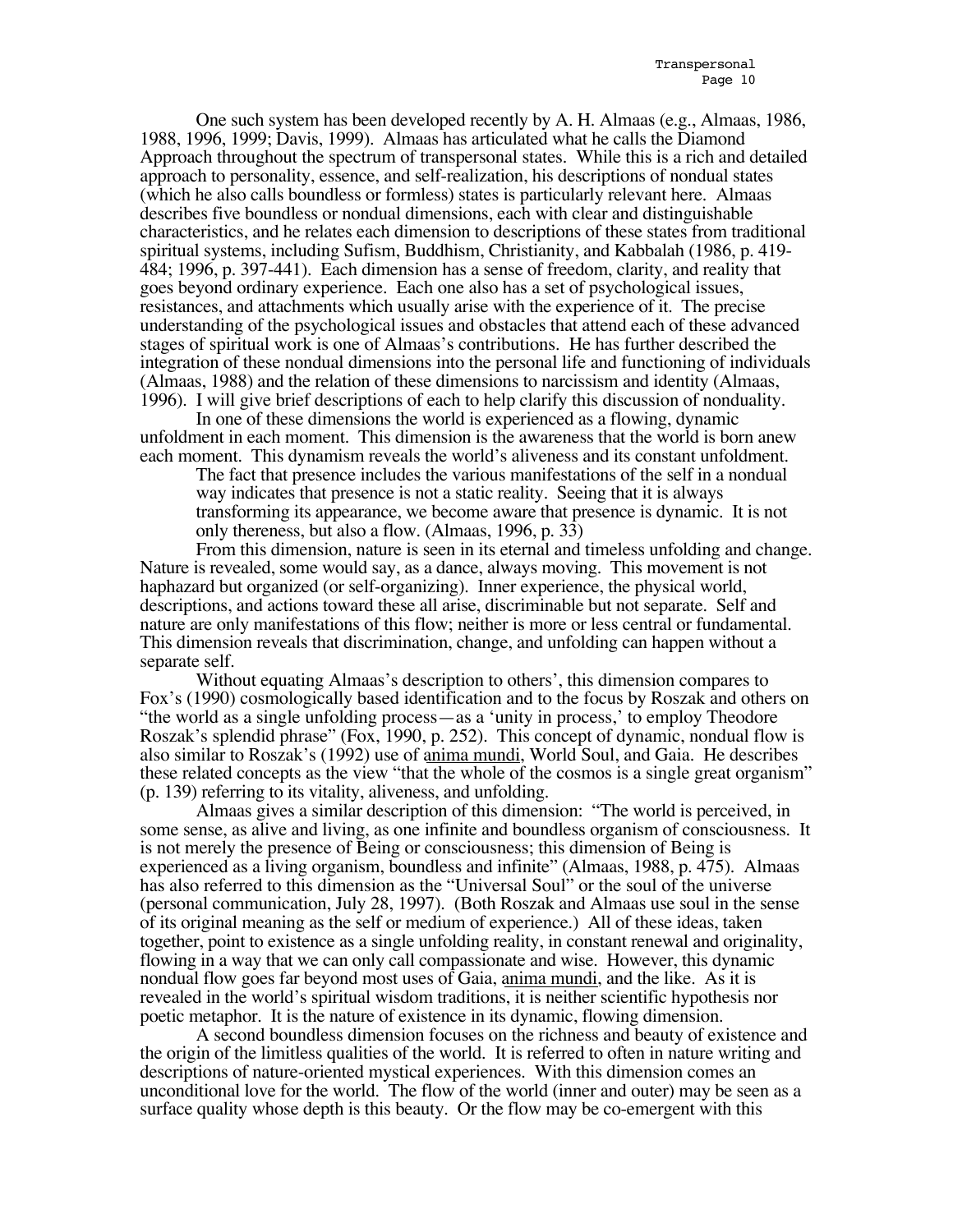beauty, and what is flowing is beauty and love. Penetrating this flow reveals that its nature is beauty and love. Almaas describes it as being held in the arms of a boundless loving light. Without the veils of dualistic identity, the world emerges in ever more exquisite ways, revealing its intrinsic glory and richness. Everything—including ego, spirit, suffering, attachment, environmental destruction, toxic dumps, the outrageous beauty of a sunrise, and the grace of a bird rising from a pond—is seen as an expression and manifestation of unconditional love. This is not a personal or intellectual insight, but rather a direct, transrational knowing of the nature of reality. Penetrating or transcending the boundless, nonegoic, nondual sense of flow does not halt or disappear nature; it reveals a deeper characteristic of nature, its loveliness, in a way that ego-based experience could never do.

The unfolding of nondual consciousness does not stop with this beauty and love, despite our tendency to want to hold on to it and reside in it. When this dimension of beauty and love is experienced deeply enough, its nature is revealed as a fullness and presence. Beauty is now seen as a surface quality. Within the loveliness and love of the world lies the fact of its presence. If, as Emerson said, "beauty is God's handwriting," this dimension corresponds to God, the source of that beauty. Patterns in the world are revealed as noetic forms. The world (inner and outer) has a quality of presence, purity, significance, profundity, and realness that was hidden, as it were, by its beauty. All is experienced as pure presence without any differentiated characteristics beyond the knowledge of its existence.

At this level of realization, we come also to perceive the unity of all manifestation. Since Being is an indivisible medium (not composed of parts), it follows that everything makes up a unity, a oneness. There is one existence, as opposed to two, or many. It is merely an infinite presence that possesses a pattern. This pattern is everything we perceive, including all persons and objects. So everything is connected to everything; there exist no separate and autonomous objects or persons. (Almaas, 1996, p. 406)

There is discriminating awareness, but this awareness is not separate from the knowledge of it. This dimension reveals that consciousness and the world are nondual. Nature is revealed as a luminous existence, palpable and precious.

This nondual presence is close to what Fox (1990) calls ontologically based identification.

The basic idea that I am attempting to communicate by referring to ontologically based identification is that the fact—the utterly astonishing fact—that things are impresses itself upon some people in such a profound way that all that exists seems to stand out as foreground from a background of nonexistence, voidness or emptiness—a background from which this foreground arises moment by moment. ... "The environment" or "the world at large" is experienced not as a mere backdrop against which our privileged egos and those entities with which they are most concerned play themselves out, but rather as just as much an expression of the manifesting of Being (i.e., of existence per se) as we ourselves are. (p. 251, emphasis in original)

He relates this awareness to the insights of the Zen Buddhists, Heidegger, and Wittgenstein and shows how people experiencing "the world in this way on a regular or semi-regular basis (typically as a result of arduous spiritual discipline) find themselves tending to experience a deep but impartial sense of identification with all existents" (p. 251, emphasis in original). I would extend this to say that all existents are experienced as a unity, and the unity of Being is the source of this identification.

The ground and true nature of the awareness of pure presence is the realm of nonconceptual awareness and pure perception. It is what Fox calls "the background of nonexistence, voidness, or emptiness" from which arises existence and presence. Penetrating the pure presence and unity of the world, we discover its ground, awareness with no content or concepts. It has a quality of emptiness that is more fundamental than form. Upon realizing the pure presence and fullness of Being, one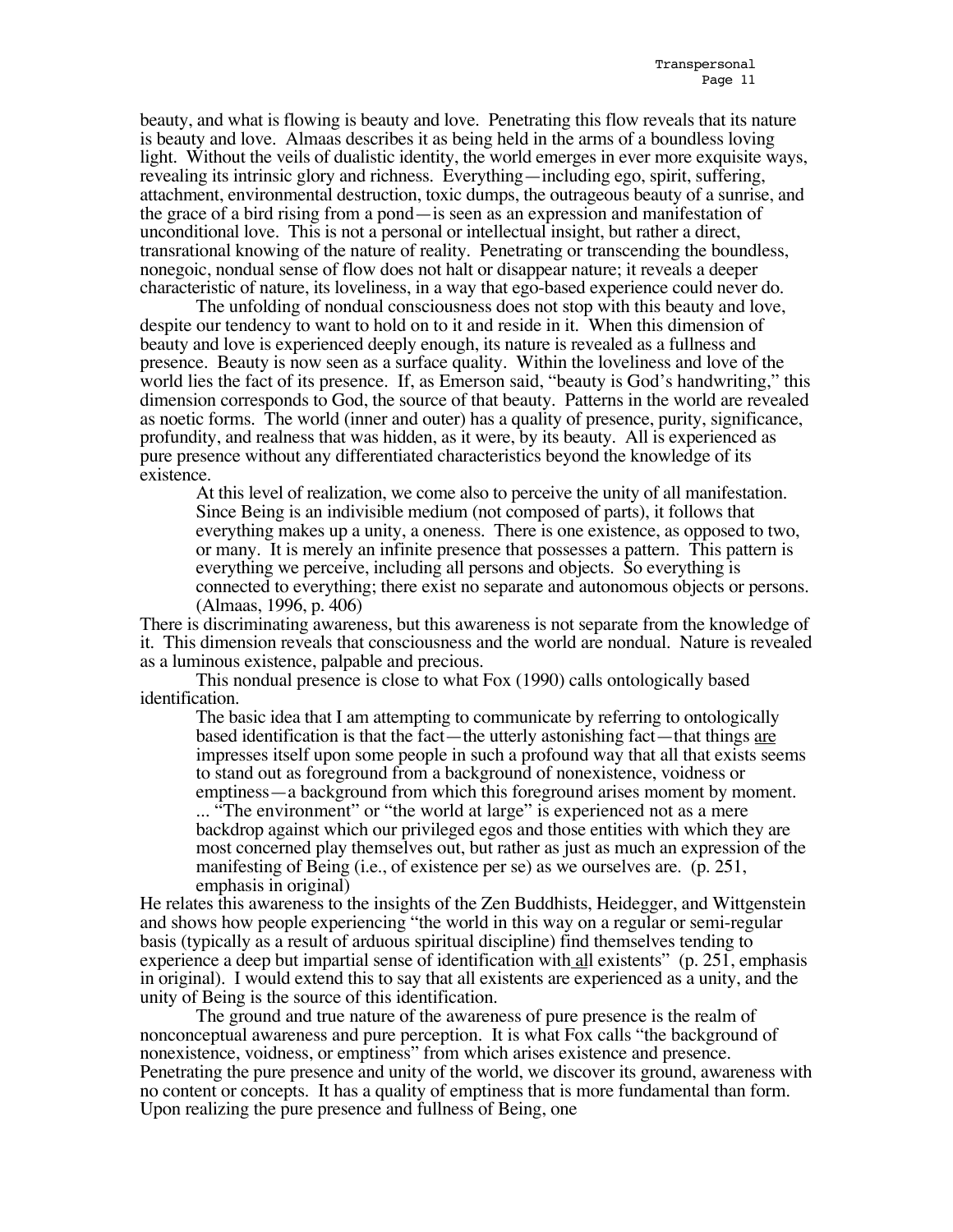begins to experience the totality of the world—which forms a oneness—as external to himself [Note 1], as if his identity now is deeper than this unity of experience....He realizes that he still adheres to the concepts of world, oneness, existence, and so on, or more precisely, that these things are actually concepts. He penetrates his reification of Being, unity, and oneness. This precipitates the movement of the student's identity into a subtler manifestation of Being, a totally nonconceptual realization of true nature. He experiences himself now as nonconceptual reality, beyond all mind and concepts, beyond all specifications and recognitions....He is both self and not self. This is a very paradoxical manifestation of Being, beyond any conceptualization. ... There is a stunning sense of awakeness, intensely fresh and new. When there are no concepts in our recognition of ourselves, nothing is old; everything is the pure freshness of suchness, the intensity of eternity that has no concept of time. (Almaas, 1996, p. 411-412)

Nature is revealed as fully transparent. We see the world, but it is as if each perception is empty, brand new, and undistorted by our past memories, expectations, and labels. Co-emergent with this dimension is the dynamic flow described above. However, rather than the flow of beauty and love or the flow of noetic forms, here it is experienced as pure flow without content. Zen Buddhism, for instance, has dealt with this dimension. Perhaps this is what Gary Snyder pointed to when he titled his collection of his poetry No Nature.

But we do not easily know nature, or even know ourselves. Whatever it actually is, it will not fulfill our conceptions or assumptions. It will dodge our expectations and theoretical models. There is no single or set "nature" either as "the natural world" or "the nature of things." The greatest respect we can pay to nature is not to trap it, but to acknowledge that it eludes us and that our own nature is also fluid, open, and conditional.

Hakuin Zenji put it "self-nature that is no nature/ . . . far beyond mere doctrine." An open space to move in, with the whole body, the whole mind. (Snyder, 1992, p. v., emphasis in original)

Almaas also describes a nondual dimension fundamental to each of these. He calls this the Absolute, the "source beyond the source," beyond presence and emptiness. The Absolute is the unknowable origin and ultimate nature of Being. At this level, all paradoxes dissolve, including the paradox that existence is both full and empty, present and absent. This absolute mystery is beyond all qualities of Being. It is a cessation and an absence: no perception, no awareness that there is no perception, no movement. It is compared to the state of consciousness in deep sleep or to the state of universe before the Big Bang. The Absolute is revealed only in its absence. The state of the Absolute shows us that all we see—nature, self, culture, sacred, profane—is a thin bubble over this complete mystery. This is the source of the experience of complete liberation and complete nonduality. Although it is its nature to be indescribable and unknowable, various spiritual traditions have acknowledged this mystery and recognized it as the source of freedom and liberation.

#### Ascending and Descending

The descriptions of the dimensions of nondual Being are usually presented as a linear unfolding or development according to a "journey of ascent." This movement is the usual experience of the development of consciousness from the perspective of the individual. Awareness, as it develops and becomes more refined, reveals increasingly deeper levels of Being. On the other hand, Being can be described as unfolding and manifesting in an orderly way from the absolute mystery into the multitude of forms and qualities of the phenomenal world. As it unfolds, it flows through these various dimensions in a progression from those closer to the mystery to those closer to the phenomenal world, a "journey of descent." The mystery unfolds and manifests first as pure, non-conceptual awareness which differentiates into forms, patterns, and qualities, giving rise of our experiences of ourselves and the world.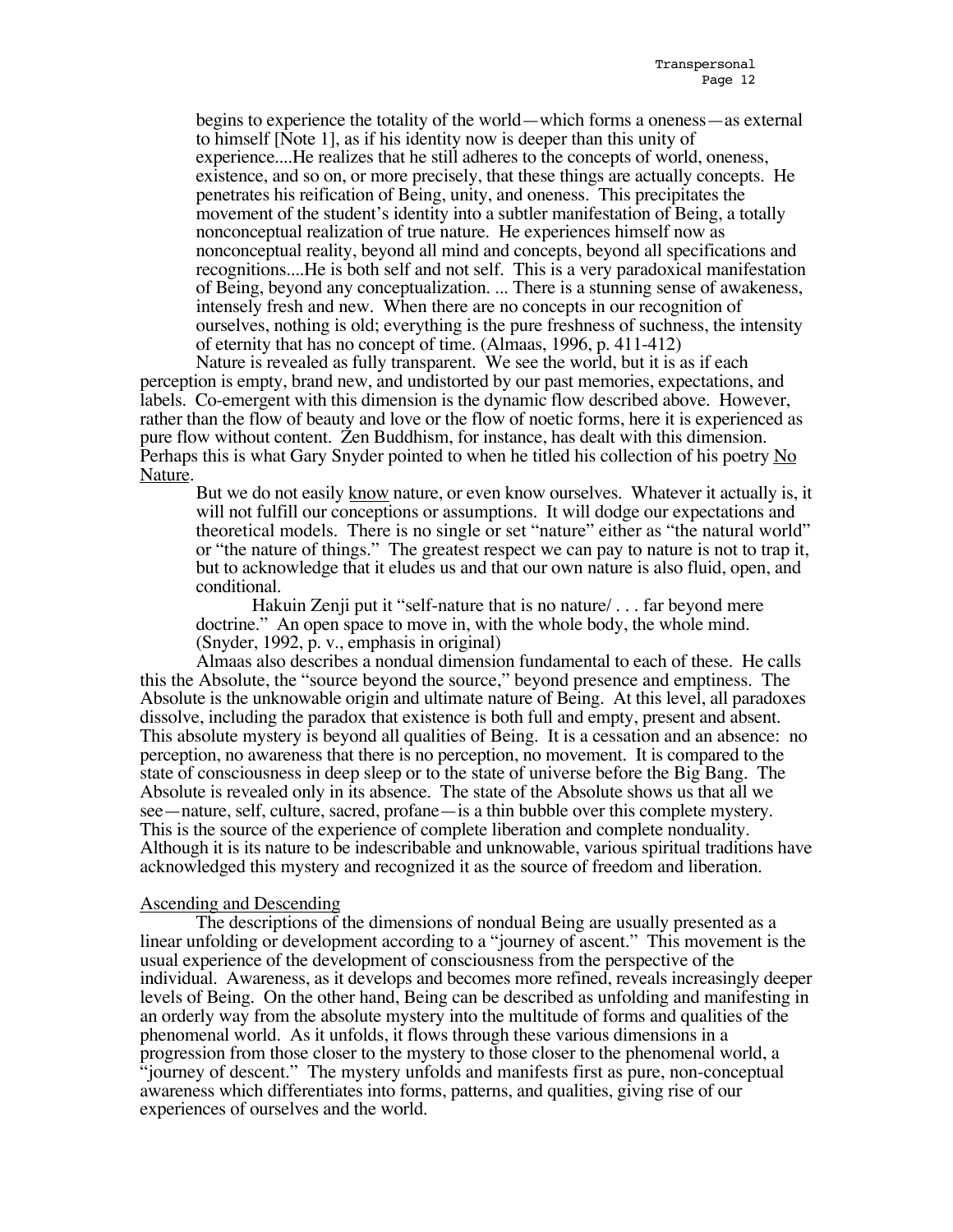Both of these journeys and each of these dimensions can be viewed as co-existent and co-emergent. These dimensions are complementary and equally valid. Immanence, fullness, and the myriad forms of the world are one side of a coin; transcendence, emptiness, and the mystery of union are the other. Thus, the richness and beauty of the world are no more or less privileged than its emptiness. This view contrasts with those spiritual systems which hold that one of these dimensions is real and the others are illusory. This is a particularly important point for ecopsychologists. The realization of nonduality does not need to devalue or reject the natural world (or culture for that matter). From this view, spiritual realization is completely consistent with a deep love for the natural world and the world of humans. All are manifestations of the same absolutely mysterious ground of Being. None of these descriptions means leaving the world, but rather seeing it more deeply and clearly. The physical world as the source of Being is rejected; the world as manifestation of Being is embraced. This is summarized by the spiritual aphorism, "to be in the world but not of it."

### Nonduality and Functioning

 The consciousness of nonduality is closely related to the action that emerges in nondual states. Just as nonduality is not "undifferentiated mass" or "homogeneous mush," non-doing is not merely quietude or passivity (although it may be when appropriate). In virtually all the descriptions of nonduality throughout the world's spiritual wisdom traditions, nonduality has been seen not as an end to action, but as the beginning of a new source of action that does not place self-interest (no matter how expanded) at the center.

Some ecopsychologists and deep ecologists have pointed to this as a source of environmental action. Fox (1990), summarizing an vast amount of writing in this area, concludes, "For transpersonal ecologists, given a deep enough understanding of the way things are, the response of being inclined to care for the unfolding of the world in all its aspects follows 'naturally'" (p. 247). Wilber (1996) claims that in nature mysticism, "a spontaneous environmental ethics surges from your heart" (p. 204). Such engaged spirituality can be seen in the activism of Gandhi, Thich Nhat Hanh, and the Dalai Lama, for example. One who understands nonduality has no resistance to acting on behalf of all of existence and its parts. Conflicts between one's own interests and the interests of the whole are transcended. The wisdom of the whole guides one's actions in a way that is optimal for the whole. Nonduality prompts compassionate and skillful action in the service of the environment.

### Summary

This understanding has radical consequences for our views of nature and psyche. As the Zen teacher John Daido Loori wrote in a workshop description, nonduality means no relationship between humans and nature is possible. If there is no duality, there is no relationship. One could say that we enter nature most fully when there is no doorway and that we find ourselves most natural when there is no nature to be entered.

When nature is seen as a family or larger self, it is a projection of ourselves, and an eventual split is inevitable. When we conceive of the world, we impregnate it with our concepts, so to speak, and birth it through our own images. We do not encounter nature on its own, but through our filters. With the concept of the world as a larger self comes judgments, grasping, rejection, and constriction. This is the origin of the splits that lead to alienation and suffering. A nondual view of ecopsychology goes beyond anthropocentrism and ecocentrism. We could say that Being or the entirety of existence is the center or that there is no center, just flow, quality, presence, emptiness, and mystery. Nature is an expression of spirit, but it is neither the same as nor the source of it.

 To understand this view means having to work directly with issues such as attachment, judgment, identification, deficiency, and grandiosity. That which is held most dear—a sense of individuality, a relationship with the world—is called into question. For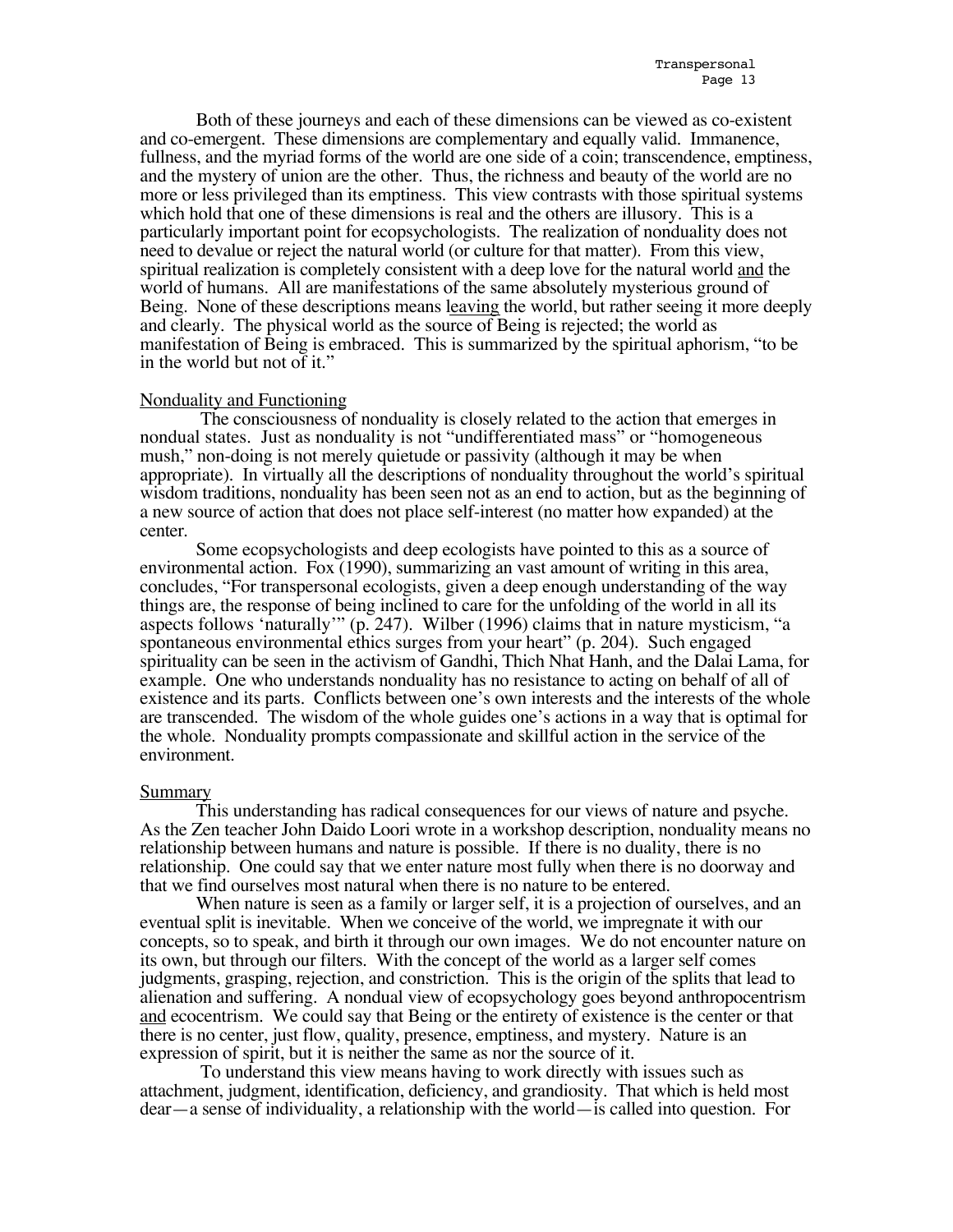this reason, an approach such as Almaas's which incorporates an understanding of these issues is important in this work. The psychological issues which appear throughout the transpersonal journey are not only obstacles to self-realization, they are also keys to unlocking deeper understanding and deeper engagement in the world. This is the point of spiritual practice.

### Nature-Based Spiritual Practices

As the mystical traditions constantly remind us, descriptions such as these are not to be accepted at face value but are to be tested in one's own experience. Thus, there is little merit in talking about nonduality without suggesting practices for exploring it phenomenologically. Even experiences of nonduality and nature are only a start. What is needed is the development of long-term practices to cultivate, reinforce, and develop these experiences into stable traits.

I will point to several characteristics that seem to me consistent with the meaning of a spiritual path. Wilber (1997) suggests using Paul Tillich's definition of spiritual as the object of one's "ultimate concern"  $(p, 221, h)$  his emphasis). Thus, a spiritual path is one that supports, develops, and expands the range and depth of one's ultimate concern and allows the center of identity to shift toward the transpersonal and toward nonduality. A spiritual path inspires, nourishes, awakens, and guides us. It facilitates movement toward living fully in one's own unique way and an increasing openness to service, especially in the midst of suffering and the transience of the world and our lives. A spiritual path also requires a long-term commitment and dedicated practice. A spiritual path that is sensitive to the earth recognizes that direct contact with nature, wherever it is encountered—in the backyard, garden, wilderness, or one's body—expands and develops one's ultimate concerns and moves one toward self-transcendence. It also recognizes spirit in all forms, including the natural, the built, the wounded, and the toxic. Environmental problems become an arena for selfless service, and the phenomenal world becomes an arena for transpersonal experiences and nondual awareness.

### Exercises and practices

My colleagues and I, particularly Elizabeth Roberts and Elias Amidon at the Naropa Institute, have developed and modified a number of practices to elicit ecopsychological awareness. These can been used as demonstration exercises to explore and ground ecopsychological insights. They can also be used as part of a transpersonal or spiritual practice. Examples of these include awareness and mindfulness practices, place-bonding, wilderness experiences, rituals, and environmental action projects. Each one has had the effect of eliciting experiences consistent with the descriptions of nondual dimensions described here. I will briefly mention some and discuss one practice in more detail.

Mindful awareness is an important foundation for ecopsychology. The transpersonal disciplines have developed an extensive literature on meditation and other awareness practices, of course. I encourage students to develop a contemplative practice such as meditation as a foundation for ecopsychology. Mindfulness in itself develops awareness of nonduality. Bringing an ecopsychological orientation is helpful to many people learning to meditate. Sensory awareness exercises which include awareness of the world are also useful. For example, I have asked students to perceive as if they are the eyes of nature perceiving itself. For most students, this prompts a shift in perception, feeling, and action that is consistent with ecopsychology and many meditative traditions. If students then stay with this awareness long enough, many report a self-transcendence in which there is no longer a self perceiving an object, but nondual perception.

In the place-bonding exercise, students relate to a particular place over a period of time (e.g., a semester or a year). This place is usually one that is easily accessible from the student's home, emphasizing nearby nature. During this time, I ask them to get to know it in as many ways as possible, to listen for ways to take care of it, and to let it listen to them.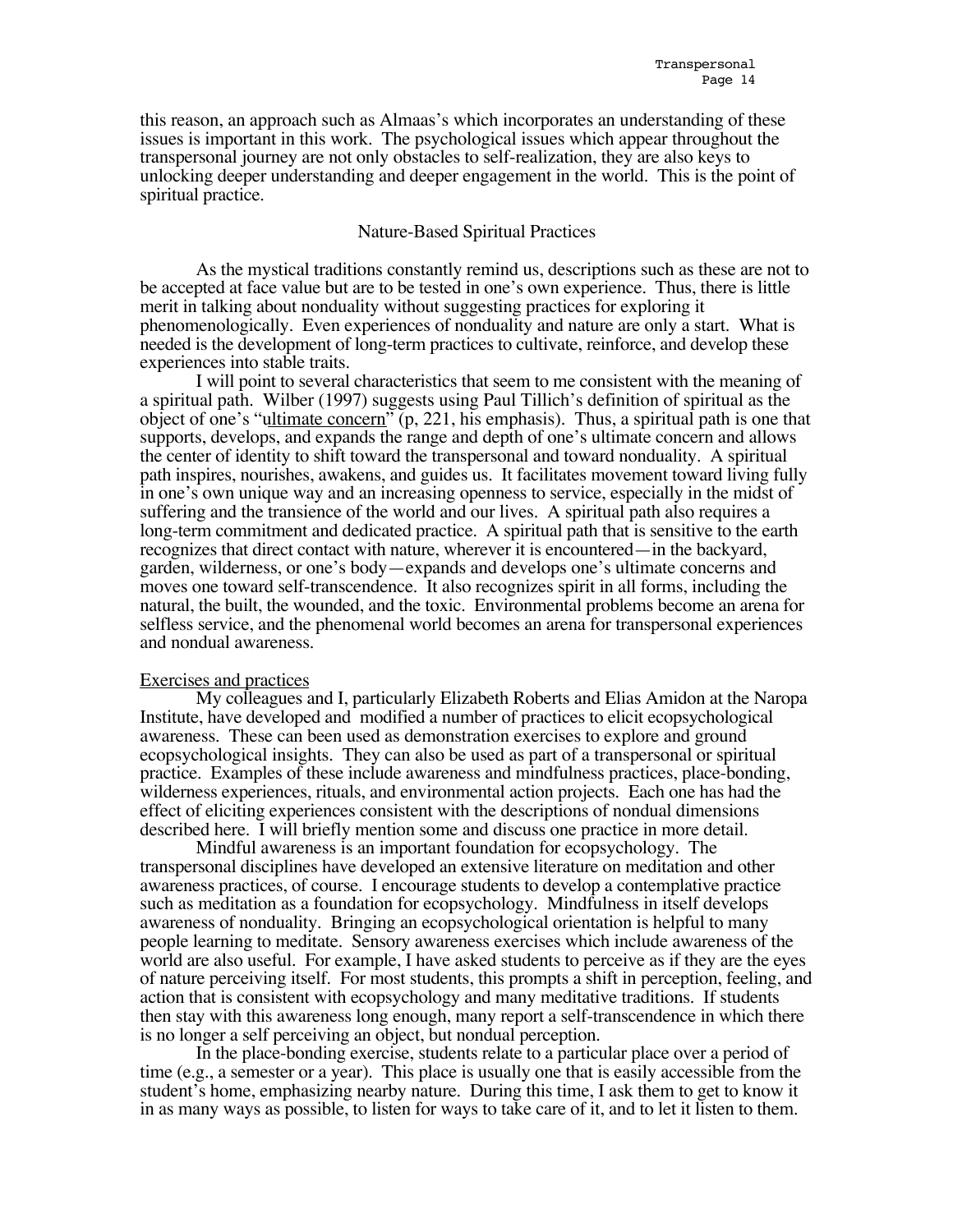I also invite them to enter the place in deep silence and to observe their concepts, idealizations, and judgments about it. Most discover how their "use" of the place and their filtering of their perceptions of it are tied to a sense of their own separate selves and their projections, fears, and hopes. For many, this sense of separate self then gives way, opening into the nondual dimensions.

Intensive wilderness trips with a transpersonal orientation complement the placebonding experience and have been described by a number of ecopsychologists and wilderness educators (e.g., Foster and Little, 1988; Davis, 1989; Greenway, 1990/91, 1995; Harper, 1995). Greenway describes such transpersonally-oriented wilderness experiences and ecopsychology as "complementary, two sides of the same coin" (1995, p, 124). For many, these trips have a profound transpersonal impact. I have also used a short version of this derived from Foster and Little's (1988) description of "the medicine walk." This is a one-day excursion in a natural area in which nature is seen as a mirror of one's larger life journey. This practice, too, can deepen into nondual experiences. Even a two-hour adaptation can, with the right set and setting, provide profound impacts.

Environmental restoration work can also be done as a transpersonal practice. For instance, students are given instructions to work on a specific environmental project. For the purposes of this exercise, some kind of direct action, such as cleaning up a section of a stream or a vacant city lot or digging a hole to plant a tree, has worked better than a more abstract project. In addition to improving the physical environment, students are asked to reflect on their perspective and their motivations and to use it as a mindfulness exercise or meditation-in-action. This exercise has elements of Gurdjieff's self-remembering practice and is reminiscent of Gandhi's practice of cleaning out the latrine of those he visited. Done deeply enough, such "authentic service" elicits the perception that working on oneself and working on the physical environment are not different and evokes experiences of nonduality.

## Disidentification

Vaughan (1993) lists disidentification as a useful transpersonal practice. This exercise is adapted from the self-inquiry practice used by Ramana Maharshi to explore identity and the nature of self. This exercise is a good example of an ecopsychological practice oriented to nonduality. It is not directed at any particular image of nature, but rather at the process of conceiving and relating to nature through a frame of reference. Seeing, and seeing through, one's concepts of the world dissolves the duality of self and nature, and the world is related to in an immediate way.

I ask students to choose an object to focus on and to get to know it. It might be a natural object they find outside, one of a collection of natural objects I provide, or any object without regard to its origins or history. Holding this focus, students then ask the object, "Who are you?" and notice the first answer that comes without censoring. To that answer, they respond, "Not just that." This question and response are repeated with the same object until there is a felt shift in the awareness of the object. The second part of the exercise is to notice what actions or impulses arise without concepts or effort.

Almost everyone doing this exercise experiences some kind of shift, and depending on their preparation and openness, many notice a remarkable opening of awareness, often leading to one or more of the nondual states. As one student said, after doing this for a while "eventually the bottom dropped out." Students report a range of responses following this shift, including curiosity, compassion, love, and a dedication to caring. Without one's concepts of the object, there is a sharper awareness and a stronger appreciation of it. Sometimes there is an immediate behavioral response such as cleaning up the surrounding area. Other times there is no behavioral response, just a qualitatively deeper openness, gratitude, and affection. I believe that either outcome supports the aims of ecopsychology and that doing this exercise regularly over a long period of time is a potent spiritual practice.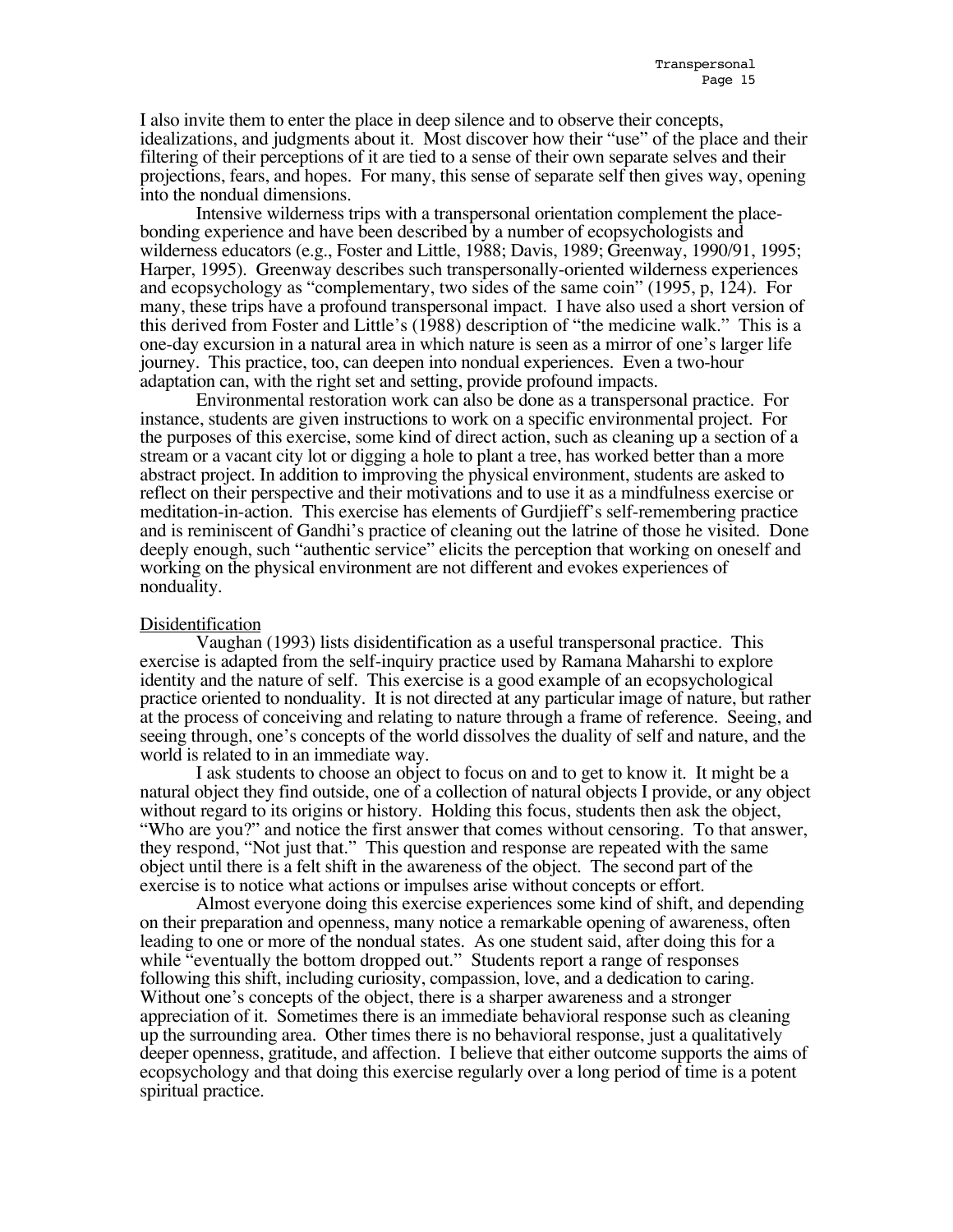### Conclusion

Ecopsychologists and transpersonal psychologists have made connections with each other, though not without some misgivings. I have proposed that an integration of ecopsychology and transpersonal psychology is needed and potentially fruitful and that its success depends on a clearer understanding of nondual states of consciousness. This clarity can remove a great deal of the reluctance to accept a transpersonal view within ecopsychology. It can also contribute to a nature-oriented transpersonal path.

This integration must be inclusive and not discount the value of what has already been promoted in ecopsychology, including ecotherapy, sustainable lifeways, and effective environmental action. It must also require a contemplative wisdom regarding nonduality that goes beyond intellectual understanding and emotional appreciation. This wisdom entails both the discovery of deeper dimensions of Being and the development of the capacity to integrate these dimensions into everyday experience and action. This is not easy, but there is ample evidence from many spiritual traditions that it is possible, that it is worthwhile, and that there are methods for doing it.

At this point, I am reminded of William Barrett's epilogue to his book, The Illusion of Technique (1978). After an extensive and detailed analysis of technology, meaning, and the philosophies of James, Heidegger, and Wittgenstein, he writes about the personal impact of his walks in a nearby forest during the process of writing this book. He writes of "the living rocks" and the nobility of dead trees on his way to quoting Hui Neng: "The Tao is your ordinary mind" (p. 340). Such esoteric material as analytic philosophy, phenomenology, and mysticism has its place in a thorough discourse on being fully human in the world. If the words have been successful, we come away inspired, opened, and elevated. Then, as Barrett reminds us, we need to forget the words, return to the body, to the earth.

Time now to walk among some trees and maybe lay on the ground for a while.

#### References

- Almaas, A. H. (1986). Essence: The Diamond Approach to inner realization. York Beach, Maine: Samuel Weiser.
- Almaas, A. H. (1988). The Pearl beyond price: Integration of personality into Being. Berkeley, CA: Diamond Books.
- Almaas, A. H. (1996). The Point of Existence: Transformations of narcissism in selfrealization. Berkeley, CA: Diamond Books.
- Almaas, A. H. (1999). Facets of unity. Berkeley, CA: Diamond Books.
- Barrett, W. (1978). The Illusion of technique: A search for meaning in a technological civilization. Garden City, NY: Anchor Press/Doubleday.
- Beck, L. A. (1988). The phenomenology of optimal experiences attained by whitewater river recreationists in Canyonlands National Park. (Doctoral dissertation, University of Minnesota, 1987.) Dissertation Abstracts International, 48, 2451A.
- Bragg, E. (1997). Ecopsychology and academic: Bridging the paradigms. Ecopsychology On-Line. <http://www.csuhayward.edu/ALSS/ECO/0197/newresch.htm> (Accessed on October 15, 1997).
- Brown, M. (1989). Transpersonal psychology: Facilitating transformation in outdoor experiential education. Journal of Experiential Education. 12, 14-21.
- Bynum, E. (1997). A Brief Overview of Transpersonal Psychology. The Humanistic Psychologist, 20 (2 and 3), 301-306.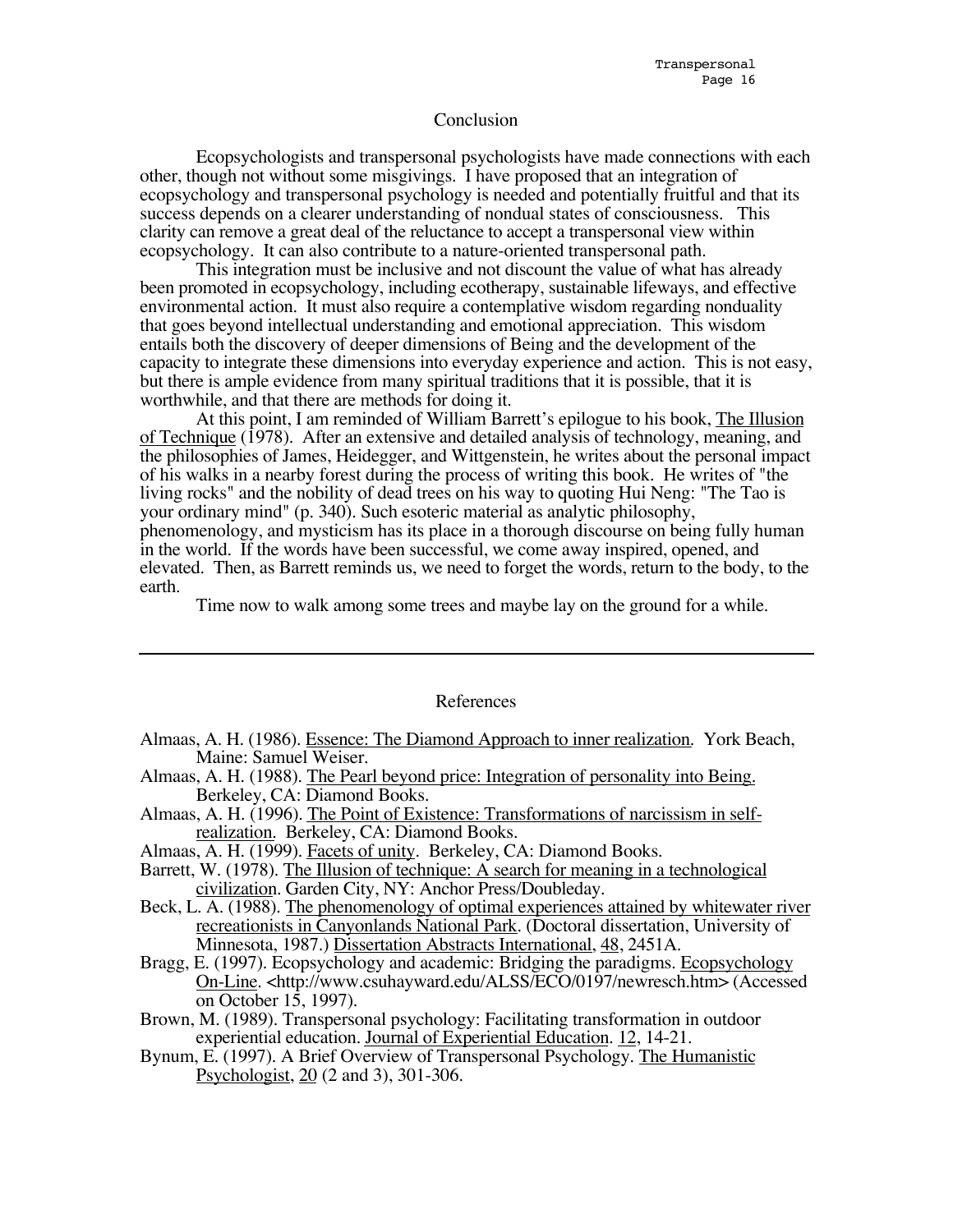- Cahalan, W. (1995). The earth is our real body: Cultivating ecological groundedness in gestalt therapy. The Gestalt Journal. 18 (1), 87-113.
- Cohen, M. J. (1993). Integrated ecology: The process of counseling with nature. The Humanistic Psychologist, 21 (3), 277-295.
- Csikszentimihalyi, M. (1990). Flow: The psychology of optimal experience. New York: HarperCollins.
- Davis, J. (1989). Wilderness rites of passage. Gnosis. No. 11, 22-26.
- Davis, J. (1996). An integrated approach to the scientific study of the human spirit. In Driver, B., et al (Eds.), Nature and the human spirit: Toward an expanded land management ethic. State College, PA: Venture Publishing.
- Davis, J. (1999). The Diamond Approach: An introduction to the teachings of A. H. Almaas. Boston: Shambhala.
- Davis, J. (1999). Transpersonal psychology [World Wide Web site]. <http://clem.mscd.edu/~davisj/tp>.
- Driver, B., & Ajzen, I. (1996). Research needed on hard-to-define nature-based human experiences. In Driver, B., et al (Eds.), Nature and the human spirit: Toward an expanded land management ethic. State College, PA: Venture Publishing.
- Foster, S., and Little, M. (1988). The Book of the vision quest. New York: Prentice Hall.
- Foster, S. & Little, M. (1997). The Roaring of the sacred river: The wilderness quest for vision and self-healing. Big Pine, CA: Lost Borders.
- Fox, W. (1990). Toward a transpersonal ecology: Developing new foundations for environmentalism. Boston: Shambhala.
- Gendlin, E. T. (1981). Focusing. New York: Bantam Books.
- Gray, L. (1995). Shamanic counseling and ecopsychology. In Roszak, T. et al. (Eds.). Ecopsychology. San Francisco: Sierra Club.
- Greeley, A. (1974). Ecstasy: A way of knowing. Englewood Cliffs, NJ: Prentice-Hall.
- Greenway, R. (1990/91). Mapping the wilderness experience. Circles on the mountain, No. 5, 19-23.
- Greenway, R. (1995). The wilderness effect and ecopsychology. In Roszak, T. et al. (Eds.). Ecopsychology. San Francisco: Sierra Club.
- Harper, S. (1995). The way of wilderness. In Roszak, T. et al. (Eds.). Ecopsychology. San Francisco: Sierra Club.
- Hartig, T., Mang, M,. and Evans, G. (1991). Restorative effect of natural environment experience. Environment and Behavior, 23, 3-26.
- James, W. (1902/1958). The Varieties of Religious Experience. New York: Random House.
- Kaplan, R., and Kaplan, S. (1989). The Experience of Nature: A Psychological Perspective. Cambridge: Cambridge Press.
- Kaplan, S. (1995). The restorative effects of nature: Toward an integrative framework. Journal of Environmental Psychology. 15, 169-182.
- Kaplan. S., and Talbot, J. (1983). Psychological benefits of a wilderness experience. In I. Altman and J. Wohlwill (Eds.), Behavior and the natural environment. New York: Plenum Press.
- Keutzer, C. (1978). Whatever turns you on: Triggers to transcendent experiences. Journal of Humanistic Psychology,  $\underline{18}$  (3), 77-80.
- Lajoie, D., and Shapiro, S. I. (1992). Definitions of Transpersonal Psychology: The first twenty-three years. Journal of Transpersonal Psychology. 24 (1), 79-98.
- Mannell, R. (1996). Approaches in the social and behavioral sciences to the systematic study of hard-to-define human values and experiences. In Driver, B. et al. (Eds.), Nature and the human spirit: Toward an expanded land management ethic. State College, PA: Venture Publishing.
- Maslow, A. (1962). Lessons from the peak-experiences. Journal of Humanistic Psychology, 2 (1), 9-18
- Maslow, A. (1968). Toward a Psychology of Being (2nd ed.). New York: Harper & Row.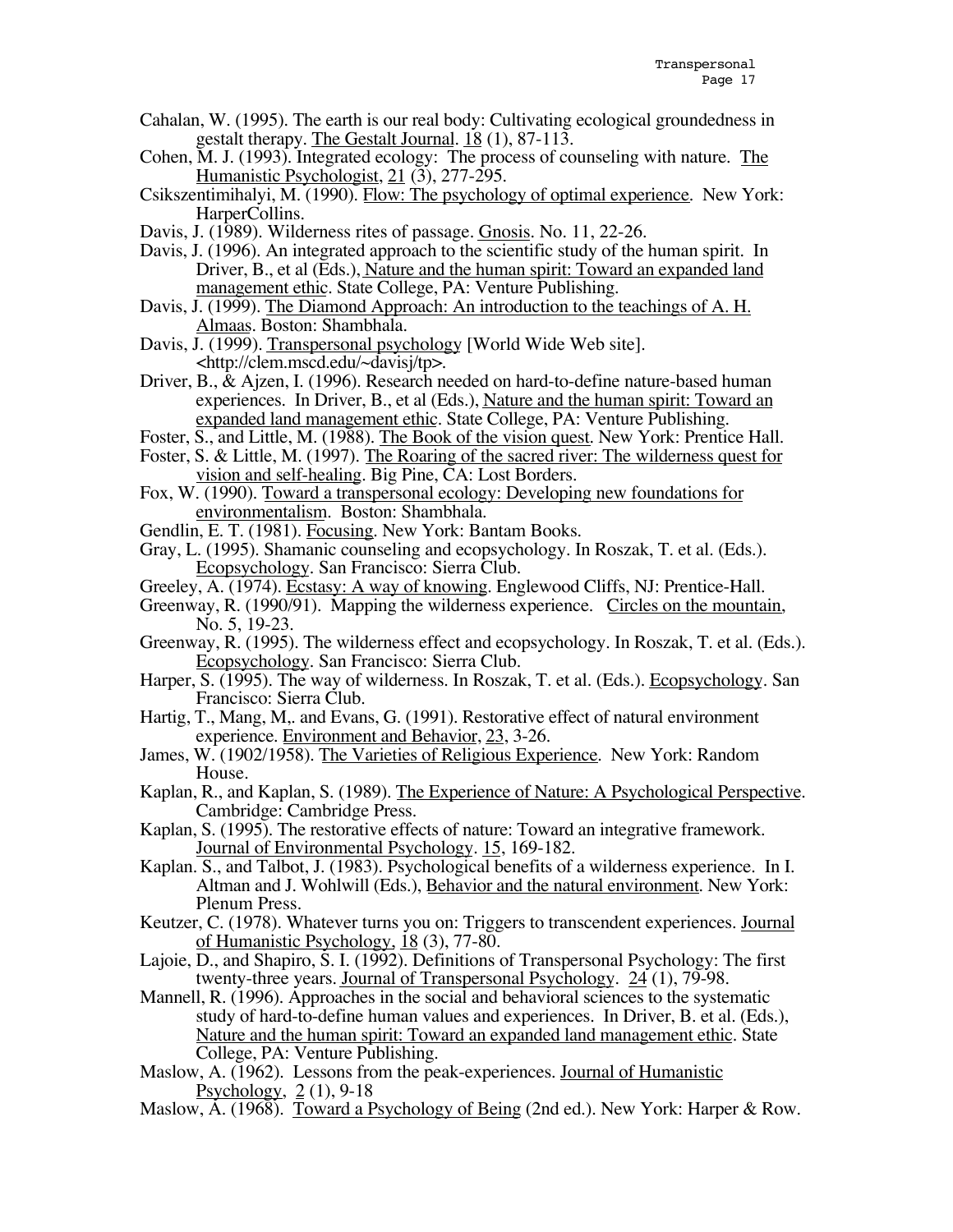Maslow, A. (1971). The farther reaches of human nature. New York: Viking.

- Mitchell, R. (1983). Mountain experience. Chicago: University of Chicago.
- Naess, A. (1989). Ecology, community, and lifestyle (D. Rothenberg, Trans.). Cambridge: Cambridge University Press.
- Reser, J. (1995). Whither environmental psychology?: The transpersonal ecopsychology crossroads. Journal of Environmental Psychology. 15 (3), 235-257
- Roszak, T. (1992). The voice of the earth: An exploration of ecopsychology. New York: Simon and Schuster.
- Roszak, T., Gomes, M, and Kanner, A. (Eds.). (1995). Ecopsychology: Restoring the Earth/Healing the mind. San Francisco: Sierra Club Books.
- Schroeder, H. (1990). The felt sense of natural environments. Proceedings of the Twenty-First Annual Conference of the Environmental Design Research Association. 192- 195. Oklahoma City: EDRA.
- Snyder, G. (1992). No nature: New and selected poems. New York: Pantheon Books.
- Stringer, L. A., & McAvoy, L. (1992). The need for something different: Spirituality and wilderness adventure. Journal of Experiential Education, 15 (1), 13-20.
- Swanson, J. (1995). The call for gestalt's contribution to ecopsychology: Figuring in the environmental field. The Gestalt Journal. 18 (1), 47-85.
- Talbot, J., and Kaplan, S. (1986). Perspectives on wilderness: Re-examining the values of extended wilderness experiences. Journal of Environmental Psychology, 6, 177- 188.
- Taylor, E. (1992). Transpersonal psychology: Its several virtues. The Humanistic Psychologist, 20 (2 and 3), 285-300.
- Thomas, L. E., and Cooper, P. (1980). Incidence and psychological correlates of intense spiritual experiences. Journal of Transpersonal Psychology, 12 (1), 75-85.
- Ulrich, R., Simons, R., Losito, B., Fiorito, E., Miles, M., and Zelson, M. (1991). Stress recovery during exposure to natural and urban environments. Journal of Environmental Psychology, 11, 201-230.
- Vaughan, F. (1993). Healing and wholeness: Transpersonal psychotherapy. In Walsh, R., and Vaughan, F. (Eds.). Paths beyond ego: The transpersonal vision. New York: Tarcher/Putnam.
- Walsh, R. & Vaughan, F. (Eds.). (1993.). Paths beyond ego: The transpersonal vision. New York: Tarcher/Putnam.
- Wilber, K. (1995). Sex, ecology, and spirituality: The spirit of evolution. Boston: Shambhala.

Wilber, K. (1996). A brief history of everything. Boston: Shambhala.

- Winter, D. (1996). Ecological psychology: Healing the split between planet and self. New York: HarperCollins.
- Wuthnow, R. (1978). Peak experiences: Some empirical tests. Journal of Humanistic Psychology, 18, 59-75.

### Note

Note 1: Almaas uses both the masculine and the feminine in his examples. In this passage, he uses the masculine, but the feminine is implied as well.